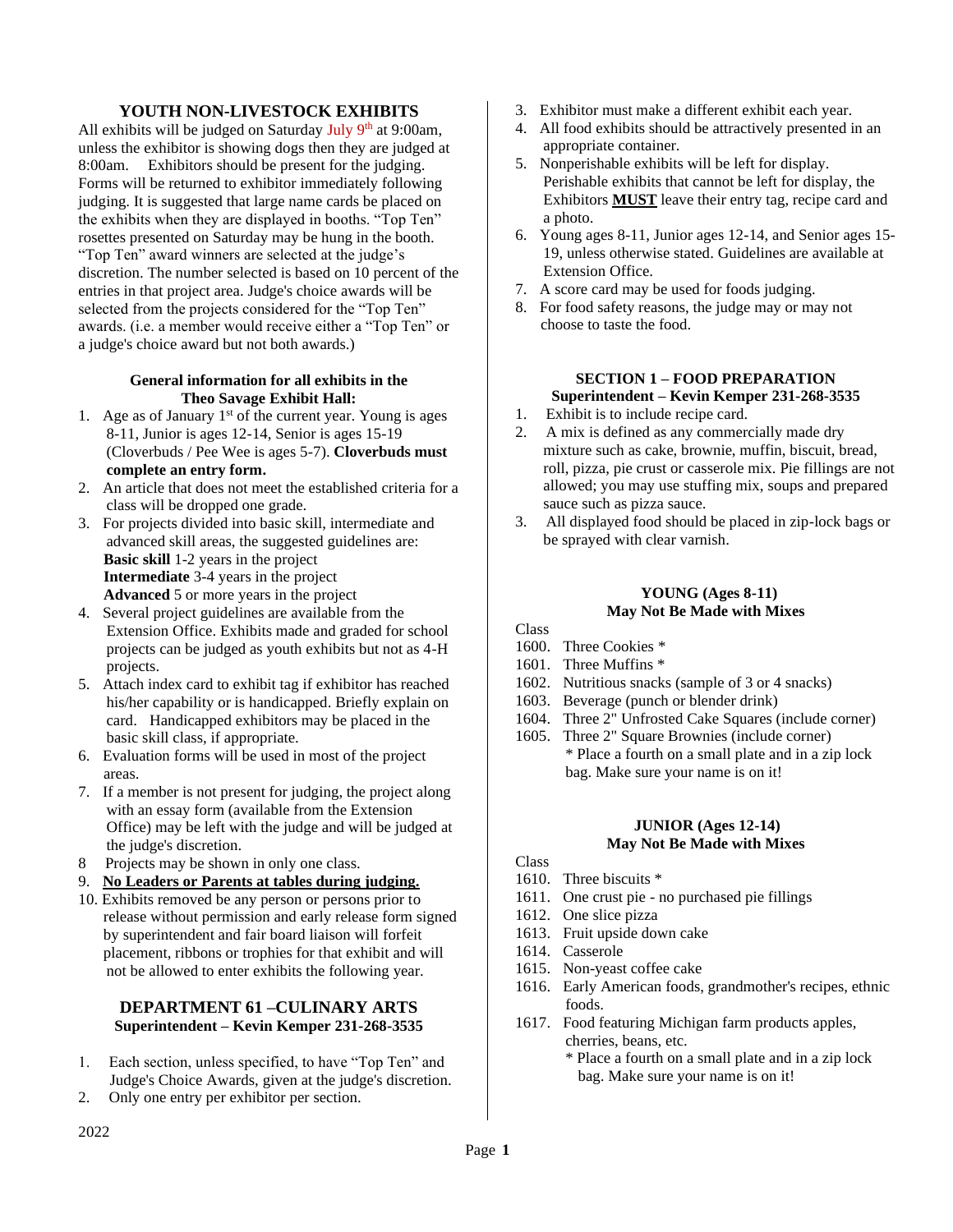### **SENIOR (Ages 15-19) May Not Be Made with Mixes**

Class

- 1620. Two crust pie no purchased pie fillings
- 1621. Exhibit of any other food item, not listed in another class.
- 1622. Early American foods, grandmother's recipe, ethnic food.
- 1623. Food featuring Michigan farm product such as apples or cherries.

### **SECTION 2 - DAIRY FOODS (See Dairy Foods Guidelines)**

- 1. Include recipe.
- 2. No dry mixture mixes/pie fillings may be used in preparation.
- 3. Because food will not be allowed to stay at the fair in the booth, exhibitors will do posters to be judged with food exhibit and then display it in the club booth.
- 4. See guidelines for more details.

### **YOUNG (Ages 8-11)**

Class

1628. Dairy food featuring at least two dairy products such as cream, butter, cheese, yogurt, or other dairy product and a poster.

Class

- **JUNIOR (Ages 12-14)**
- 1630. Same as young, content and complexity of exhibit must reflect the age of the exhibitor and number of years of experience in the project area.

### **SENIOR (Ages 15-19)**

**Class** 

1632. Same as junior, content and complexity of exhibit must reflect the age of the exhibitor and number of years of experience in the project area.

# **SECTION 3 - BREAD**

1. No Mixes (see bread guidelines) Class

- 1635. Three of yeast, sweet or dinner rolls
- 1636. Loaf of dark or white bread, uncut
- 1637. Loaf of quick bread, uncut
- 1638. Other

# **SECTION 4 - MICROWAVE FOODS**

(see microwave foods guidelines.)

Class

- 1640. Nutritious Snack
- 1641. Vegetables
- 1642. Meat Dish soup, fish, poultry, etc.
- 1643. Desserts
- 1644. Other Microwave Foods

### **SECTION 5 - FOOD PRESENTATION**

- 1. Entries should show an attractive presentation of a meal or single food. Ideas - Place setting for a special occasion meal, edible garnishes, menu planning principles such as color and texture, decorative napkin folding, edible centerpieces, food art, and other food and nutrition topics of interest.
- 2. Content and complexity of the exhibit must reflect the age of the exhibitor and the number of years of experience in project area.

Class

- 1650. Ages 8-11
- 1651. Ages 12-14
- 1652. Ages 15-19

### **SECTION 6 - CANDY MAKING**

- 1. Include a recipe for or a written procedure on candies, in addition to the project summary form.
- 2. If desired, candy may be displayed in candy papers.
- 3. Place one piece of candy on a small plate in a zip lock bag for the judge (in addition to the pieces listed below for exhibits).

- **YOUNG (Ages 8-11)**
- Class
- 1655. Six molded chocolates
- 1656. Six flat chocolate mints, approx. 1" diameter, flavored with mint oil.
- 1657. Six hand dipped coconut bonbons
- 1658. Six peanut butter cups
- 1659. Six pieces cereal candy

### **JUNIOR (Ages 12-14)**

- 1665. Four painted articles using at least two colors
- 1666. Four turtles
- 1667. Four chocolate covered cherries
- 1668. Four pieces chocolate fudge homemade
- 1669. Four articles of hollow chocolate molding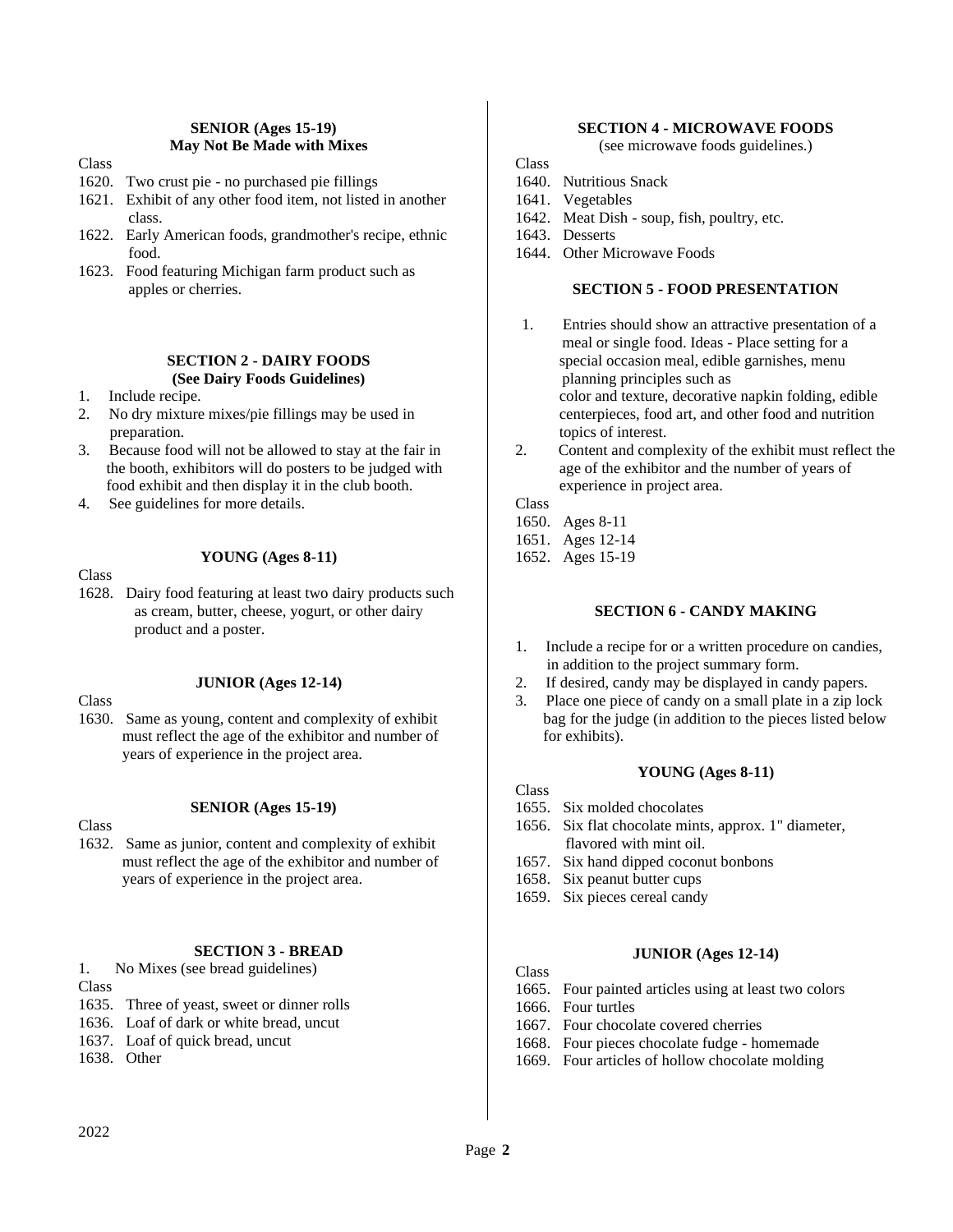### **SENIOR (Ages 15-19)**

- **Class**
- 1675. Four caramel's homemade from scratch recipe
- 1676. One detailed painted article using 3-5 different colors
- 1677. One box of assorted varieties displayed in an appropriate one pound box.
- 1678. 1/2 pound of peanut brittle
- 1679. Any candy not listed in any of above classes

# **SECTION 7 – SUGAR MOLDING**

- 1. Each exhibitor will exhibit molds displayed on a board covered with plastic wrap, no larger than 8x10''.
- 2. Exhibit 6 small or 3 medium or l large.
- 3. If painted or tinted must be edible.

### Class

- 1680. White Sugar Molds (ages 8-11)
- 1681. Tinted Sugar Molds (ages 8-11)
- 1682. Painted Sugar Molds (ages 12-14)
- 1683. At least 2 colors used in sugar molds (ages 12-14)
- 1684. Advanced sugar molds (ages 15-19)

### **SECTION 8 - OUTDOOR COOKERY**

### **YOUNG (Ages 8-11)**

**Class** 

- 1685. Sack lunch with menu
- 1686. Exhibit related to outdoor cooking safety

**Class** 

### **JUNIOR (Ages 12-14)**

- 1690. Picnic basket with a menu. (A picnic basket or suitable box with food model may be used. Include models of food, utensils and equipment needed.)
- 1691. Reflector oven. Please label exhibit as to its use.

### **SENIOR (Ages 15-19)**

Class

- 1692 One piece of any other homemade equipment. Please label as to its use.
- 1693 Any food prepared on a grill. Include card with receipt, the name and age of the exhibitor. Food is to be prepared at the fair on the exhibitor's grill, in a designated area.

### **SECTION 9 – DUTCH OVEN COOKING**

- 1. Any food baked/cooked at home outdoors in a Camping Style (flat top) Dutch Oven, using hot briquettes/coals under/on top.
- 2. Dry mixes/purchased pie fillings may be used as long as they are not the only ingredients. (I.e. a dump cake is okay.)
- 3. Items can and should be judged in the Dutch Oven (cool it to a safe temperature).
- 4. Include recipe with number of briquettes used and cooking time.
- 5. Bring a photo of 4-H member cooking with the Dutch Oven. See guidelines for more detail.

### **JUNIORS (Ages 12-14)**

### Class

- 1694. Dutch Oven Cooking-Breads.
- 1695. Dutch Oven Cooking- Main Dish or Side Dish
- 1696. Dutch Oven Cooking-Dessert.

# **SENIORS (Ages 15-19)**

**Class** 

- 1697. Dutch Oven Cooking-Breads.
- 1698. Dutch Oven Cooking- Main Dish or Side Dish
- 1699. Dutch Oven Cooking-Dessert.

### **SECTION 10 - CAKE DECORATING**

- 1. Cakes decorated and displayed should reflect different levels of experience as well as individual creativity.
- 2. No commercial or store purchased frosting is to be used.
- 3. Fondant cakes are only allowed in the **Intermediate Class**. Fondant frosting is to be homemade.
- 4. The **Advanced Class** only can use non-edible (dummy) cakes.

### Class

- 1700. **Basic** (1-2 years in project) Exhibitor should be proficient in decorating simple designs or character cakes using at least 3 different tips. All cakes must have a bottom border.
- 1701. **Intermediate** (3-5 years in project) Exhibitor should be proficient in smoothing frosting on the cake surface and use at least 4 different decorating tips. Cakes can be themed, special occasion, 2 tier cakes with no separation between tiers. There are to be top and bottom borders on layered cakes. Fondant can be used for cakes in this class. All fondant cakes must have a bottom border.

.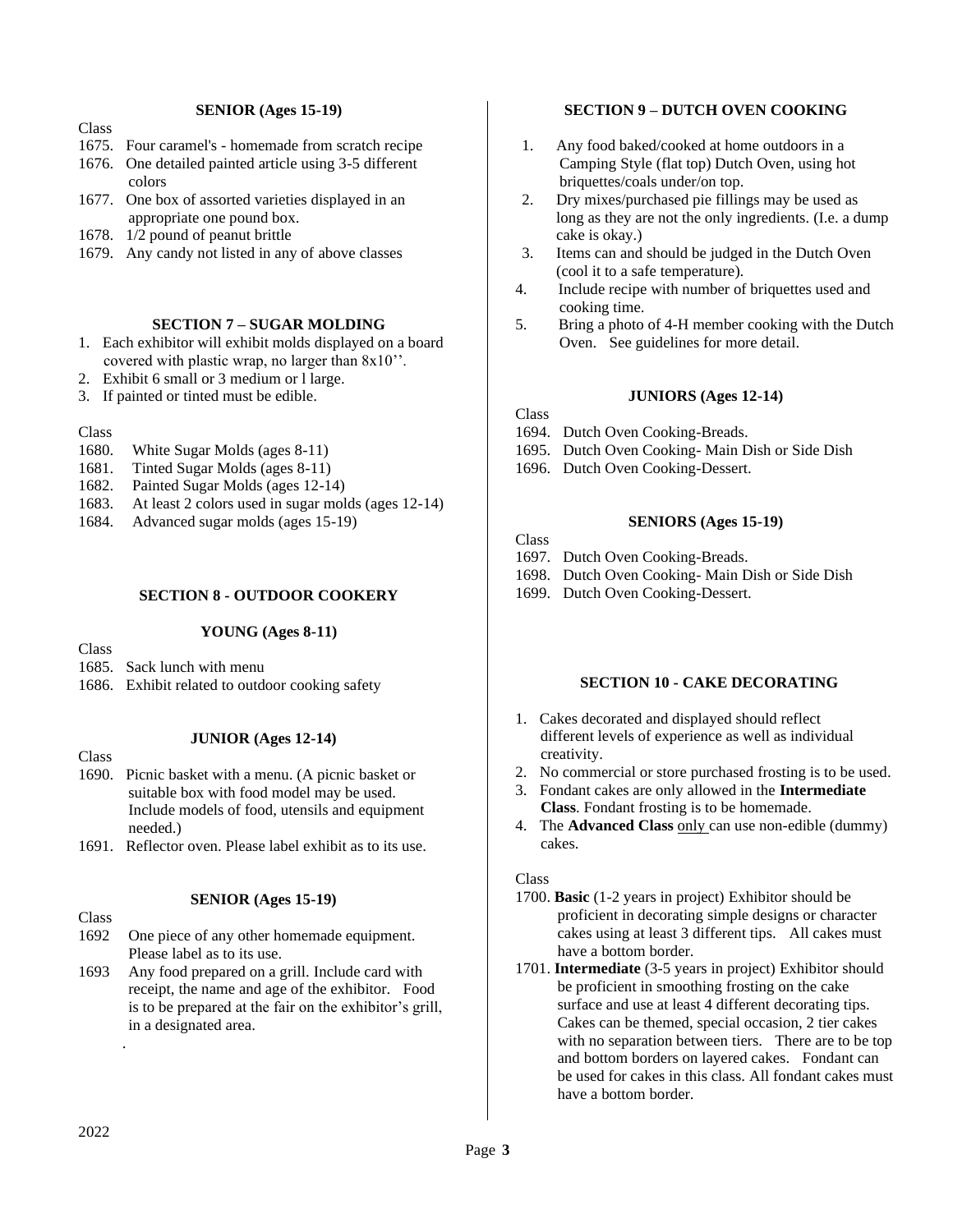1702. **Advanced** (6 or more years) Exhibitor should be proficient in mastering techniques such as roses, nail and gum paste flowers, basket weaving and lattice work, and advanced side and border work. Special occasion, own design and tiered cakes with one set of separators can be made for this class. Fondant can only be used in making flowers and decorations to be added to the cake.

# **SECTION 11 - FOOD PRESERVATION - CANNING Superintendent – Kevin Kemper 231-268-3535**

- 1. Label on the glass container should include the exhibitor's name, name of product, age, date of process, the method used and length of processing time.
- 2. Bring recipe with exhibit.

### **YOUNG (Ages 8-11)**

Class

- 1705. Two jars of two different fruits
- 1706. Two jars of two different vegetables
- 1707. Other, two jars of two different items

### Class

- **JUNIOR (Ages 12-14)**
- 1710. Two jars of two different jams or jellies
- 1711. Three jars of three different fruits
- 1712. Three jars of three different vegetables
- 1713. Other, three jars of three different items

### **SENIOR (Ages 15-19)**

# **Class**

- 1715. Two jars of two different meats (different cuts/different species).
- 1716. Two jars of two different pickles
- 1717. Three jars of jellies and jams consisting of one jelly, one jam and one of the following - preserve, conserve, marmalade, or fruit butter.
- 1718. Two jars of other exhibits related to food preserved

### **SECTION 12 - FOOD PRESERVATION FREEZING**

- 1. Label on the glass, clear plastic container or freezer bag to include the exhibitor's name, age, name of product and date frozen.
- 2. No freezing exhibits are to be left for display.

### **YOUNG (Ages 8-11)**

Class

- 1725. Two containers or bags of two different fruits
- 1726. Two containers or bags of two different vegetables

### **JUNIOR (Ages 12-14)**

Class

- 1730. Two containers or bags of two different jams or jellies
- 1731. Three containers or bags of three different fruits
- 1732. Three containers or bags of three different vegetables

### **SENIOR (Ages 15-19)**

(wrapped in suitable freezer wrap or aluminum foil) Class

- 1735. Two packages of two different meats
- 1736. Baked goods (baked or un-baked)
- 1737. Casserole dishes (recipe to be included)
- 1738. Other exhibit related to freezing

### **SECTION 13 - FOOD PRESERVATION FOOD DRYING**

1. Label the container with name, age and drying date. Include recipe card and drying time.

### **YOUNG (Ages 8-11)**

### Class

1745. Two uniform 1/2 pint size jars (baby food jars) of two different herbs, fruit or vegetables.

### **JUNIOR (Ages 12-14)**

### Class

1750. Three uniform 1/2 pint size jars (baby food jars) of three different herbs, fruits or vegetables. May also try fruit leather.

### **SENIOR (Ages 15-19)**

# Class

1755. Four uniform 1/2 pint size jars (baby food jars) of four different fruits, vegetables, meat or meat jerky.

### **DEPARTMENT 62 FINE ARTS**

Some divisions are divided into basic skill, intermediate and advanced areas, (apprentice, handyman and craftsman under woodworking). These are determined by the number of years of experience an exhibitor has had in that project area and are somewhat flexible depending on the exhibitor's ability.

- 1. One premium per article, each entry judged only once.
- 2. One entry per class.
- 3. Each section to have "Top Ten" and Judge's Choice Awards, given at the judge's discretion.
- 4. Content and complexity of exhibit must reflect the age of the exhibitor and the amount of experience in the project.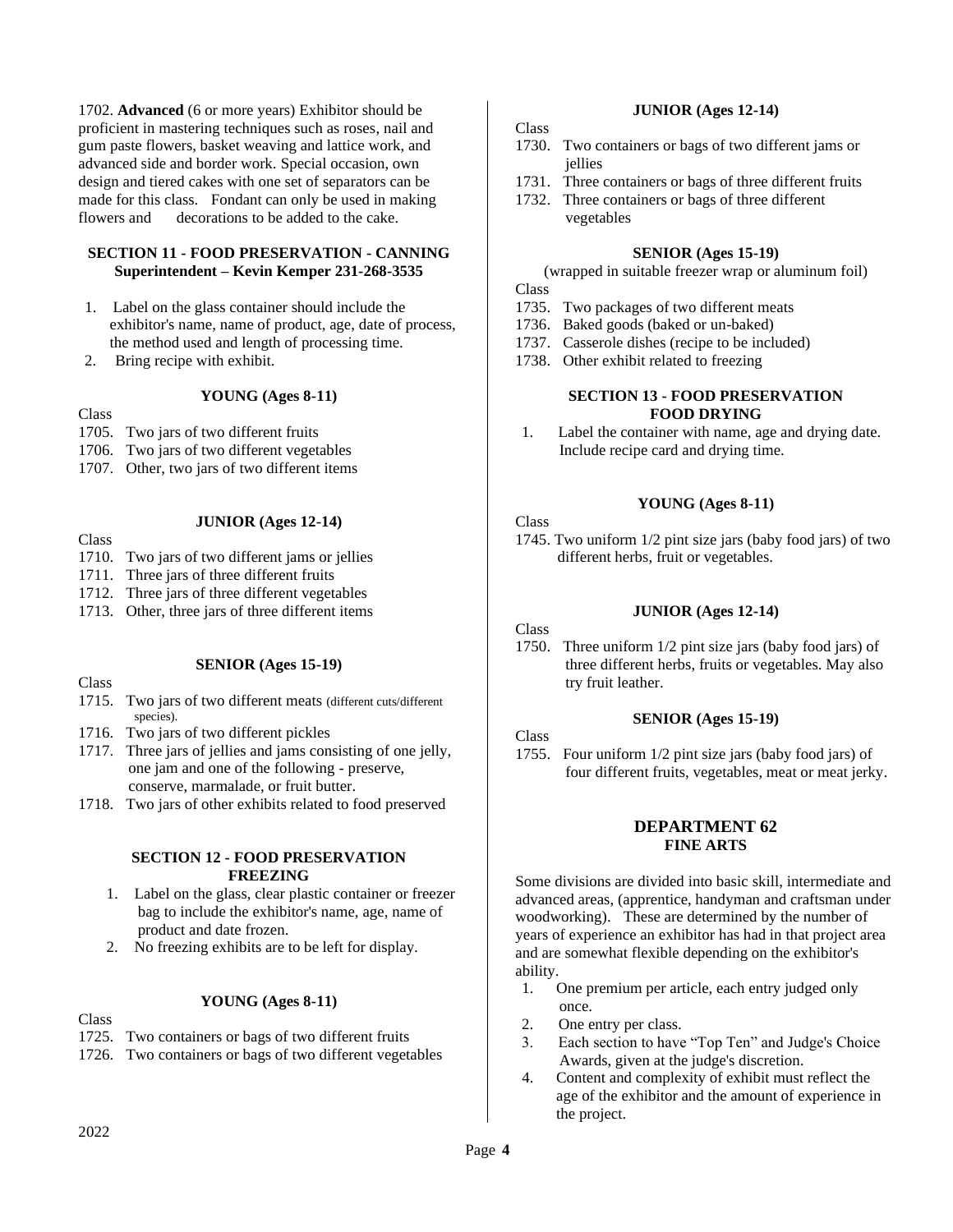- 5. Exhibitors should enter in the class appropriate for their age or experience and the tools or methods used.
- 6. No paint by number or copied work.

### **SECTION 1 - PAINTING & DRAWING Superintendent - Kevin Kemper – 231-268-3535**

- 1. Members must have created the entries since last year's fair.
- 2. Only one entry per class.
- 3. All entries must comply with the guidelines for the respective class.
- 4. **All art work must be framed and ready to hang**.
- 5. Projects completed at school may NOT be exhibited.
- 6. **Only 2 projects per exhibition in this section**.

# **JUDGING GUIDELINES**

- 1. Judges will base their evaluation of all painting and drawing entries on the guidelines for their respective class and the general guidelines for painting and drawing.
- 2. Judges will discuss projects with member & evaluate his/her knowledge based on the appropriate experience guidelines.
- 3. The judge may hold outstanding exhibits until judging is completed.
- 4. Judge's Choice Award will be given at the judge's discretion, to the one exhibitor judged most outstanding in each age group.
- 5. "Top Ten" Awards will be given, at the judge's discretion, to the best runner-up entries. Total given should not exceed 10% of total painting and drawing entries.

### Class

- 1360. Oil painting Ages 8-12
- 1361. Oil painting Ages 13-19
- 1362. Acrylic painting Ages 8-12
- 1363. Acrylic painting Ages 13-19
- 1364. Water colors Ages 8-12
- 1365. Water colors Ages 13-19
- 1366. Pencil drawing Ages 8-12
- 1367. Pencil drawing Ages 13-19
- 1368. Ink drawing Ages 8-12
- 1369. Ink drawing Age 13-19
- 1370. Pastels Ages 8-12
- 1371. Pastels Ages 13-19
- 1372. Charcoal Ages 8-12
- 1373. Charcoal Ages 13-19
- 1374. Other media/mixed media Ages 8-12
- 1375. Other media/mixed media Ages 13-19

### **SECTION 2 CERAMICS & PORCELAIN Superintendent - Kevin Kemper – 231-268-3535**

- 1. See guidelines for information.
- 2. Must be original.

# **Young (Ages 8-11)**

- Class 1395. Stains
- 1396. Glazing one or more glazes
- 1397. Stain and Glaze on same piece
- 
- 1398. Any Other

# **Junior (Ages 12-14)**

- Class 1405. Stains
- 1407. Under glazing more than eyes, nose, etc.
- 1408. Glazing one or more glazes
- 1410. Miscellaneous unusual decorated pieces, gold, metallic, bronze, jewels, chalks and other
- 1411. Stain and Glaze on same piece
- 1413. Dry Brushing
- 1414. Any Other

### **Senior (Ages 15-19)**

Class 1420. Stains

- 1422. Under glazing more than eyes, nose, etc.
- 1423. Glazing one or more glazes
- 1426. Miscellaneous unusual decorated pieces, gold, metallic, bronze, jewels, chalks, and other
- 1427. Stain and Glaze on same piece
- 1428. Porcelain (not dolls)
- 1429. Dry Brushing
- 1430. Any Other

# **SECTION 3 -OTHER FINE ARTS Superintendent – Jen Granger - 517-256-2043**

1. Guidelines are available for some areas.

- 1465. Stenciling (non-garment only)
- 1466. Tin Punch
- 1467. Tole and Country Painting
- 1468. Wool Spinning (according to skill levels)
- 1469. Folk Patterns (including bobbin lace-making; exhibit to include 4-H folk pattern background card)
- 1470. Wreath, non-floral
- 1471. Wreath, floral
- 1472 Christmas Decoration
- 1473. Macrame'
- 1474. Any Other Craft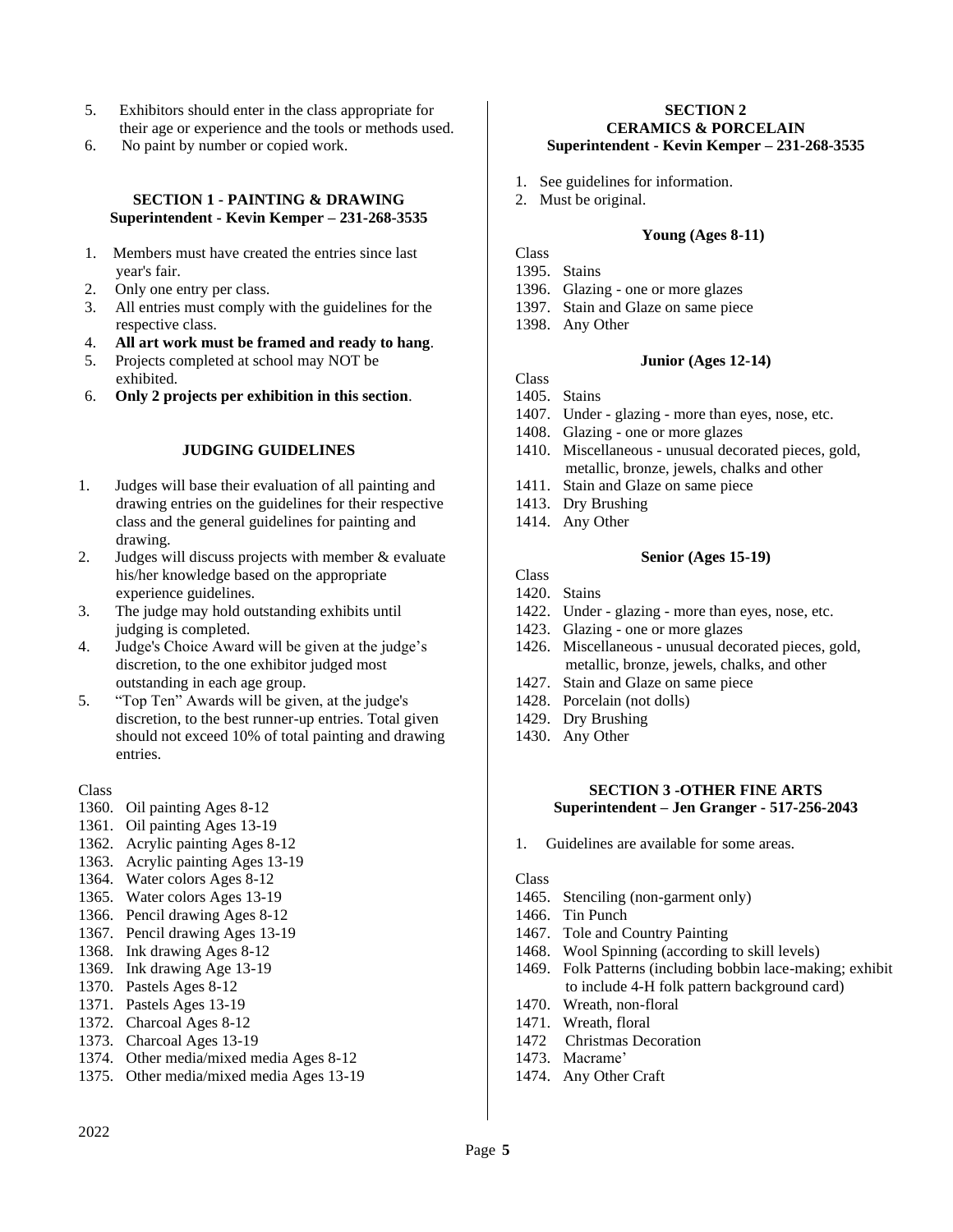### **SECTION 4 - GLASS ETCHING Superintendent –**

- **1.** Guidelines are available from the extension office.
- **2.** A CRICUT cut out image is not considered an "original"

**Class** 

- 1520. Engraving Tool original
- 1521. Engraving Tool stencil
- 1522. Etching Cream original
- 1523. Etching Cream stencil
- 1524. Rub & Stick

### **SECTION 5 - OTHER ARTS & CRAFTS Superintendent –**

1. Guidelines are available from the extension office.

Class

- 1525. Fleece Blankets
- 1526. Ball Point Tube Painting (transfer design)
- 1527. Ball Point Tube Painting (original design)
- 1528. Wood burning
- 1529. Jewelry made from a kit
- 1530. Jewelry designed by exhibitor
- 1531. Mosaics-Stepping stones
- 1532. Candle Making
- 1533. Stained Glass
- 1534. Duct Tape
- 1535. String Art
- 1536. Fairy Gardens A container, vessel, series of containers or a portion thereof that is used to depict a Real or Fantasy miniature creation composed primarily of inanimate items with complementary amount of vegetation either real or artificial. Innovative uses of space with the goal to depict a story or theme in miniatures.
- 1537. Any other creative art or craft (no food exhibits)

### **DEPARTMENT 63 – FOLK ARTS LEATHER CRAFT & WOODWORKING Superintendent - Kevin Kemper – 231-268-3535**

### **SECTION 1 - LEATHER CRAFT**

- 1. All projects must have an appropriate finish. See guidelines.
- 2. An evaluation form will be used.

#### Class

1550. **Basic** - Display two small articles - one with modeling, tooling, assembling and finishing techniques, one with modeling (or carving or stamping, which is optional), tooling, lacing, finishing and assembling techniques. Use of dye permitted but not required.

- 1551. **Intermediate** Display two articles with carving, tooling, and lacing, finishing and assembling techniques. This could include stamping or use of nature-tanned designs or nature-tanned leather. Use of dye permitted but not required.
- 1552. **Advanced** Display one article with advanced skillscombination of at least two of the following: carving, lacing, and tooling, stamping, finishing and assembling techniques.

### **SECTION 2 - WOOD WORKING**

- 1. Guidelines are available from the extension office.
- **2. Woodworking must be properly finished.**

### Class

- 1555**.** Basi**c**  Exhibit one pre-cut article assembled and finished.
- 1556. Apprentice Exhibit one article made by using basic hand tools only and with an appropriate finish.
- 1557. Handyman Exhibit one article made by using basic hand tools only and with an appropriate finish.
- 1558. Craftsman Exhibit one article made with the appropriate finish.
- 1559. Advanced Craftsman Exhibit built from your own original design.

### **SECTION 3 - WOOD FINISHING**

Class

- 1565. **Basic** Exhibit a refinished or an antiqued article.
- 1566. **Intermediate** Exhibit a refinished or an antiqued article with photographs showing progress.
- 1567. **Advanced** Exhibit a refinished or an antiqued article with photographs showing progress.
- 1568. **Basic** Exhibit a finished pre-assembled article.
- 1569. **Intermediate** Exhibit a finished pre-assembled article with photographs showing progress.
- 1570. **Advanced** Exhibit a finished pre-assembled article with photographs showing progress.

### **SECTION 4 - DOLL MAKING**

- **Superintendent – Jen Granger – 517-256-2043**
- 1. Guidelines are available at the extension office.
- 2. Must be original.

#### **DOLLS (non-animal)**

- Class
- 1450. Mop
- 1451. Rag
- 1452. Creative Twist
- 1453. Purchased Doll Dressed
- 1454. Ceramic or Porcelain
- 1455. Spool and button dolls
- 1456. Any other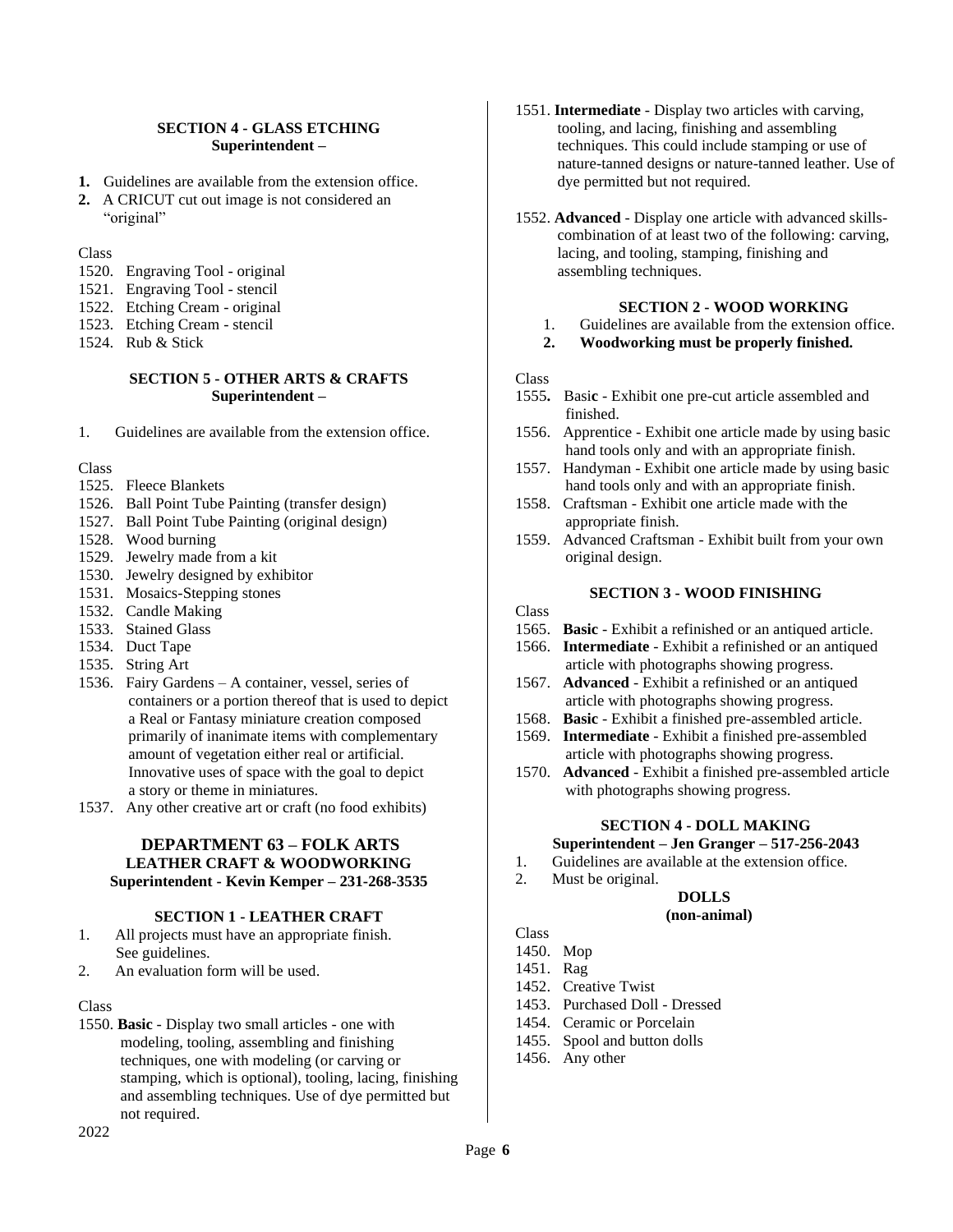# **DOLLS**

**(animal)**

- Class
- 1457. Stuffed
- 1458. Rag
- 1459. Purchased Animal (dressed)
- 1460. Ceramic or Porcelain
- 1461. Spool and button dolls
- 1462. Any other

# **SCARECROWS**

**Learning Objectives:** Exhibitors will learn basic art principles while using their imagination and creativity through the construction of a scarecrow.

- 1. Scarecrow frame may be made out of any type material such as wood, plastic, metal. Any type of clothing material may be used.
- 2. Must be free standing.
- 3. Must have straw showing at hands and feet, body must be newspaper, stuffing.
- 4. Must have a face that is homemade.
- 5. No Halloween masks.
- 6. Must be attached together (no bringing them in pieces).
- 7. No live plants or flowers to be used.
- 8. Scarecrows will be judged at club booths, please have scarecrows in place by 10:00am as a judge will be start ing at that time. **If you show dogs please let super intendent know for an earlier time**
- Class
- 1110. 8-12 years old
- 1111. 13-15 years old
- 1112. 16-19 years old
- 1113. Clubs: must be a set of 2 or more scarecrows.

### **SECTION 5 – SCULPTURE Superintendent – Kevin Kemper – 231-268-3535**

1. See guidelines available from the Extension Office.

### Class

- 1380. Articles carved from soap, soft wood, clay, etc.
- 1381. Articles made with paper Mache, wire screen, hardware, metal, plastic, etc.
- 1382. Metal Art
- 1383. Articles made with other materials.

# **SECTION 6 - BASKET WEAVING Superintendent – Peggy Heinze 517-983-9270**

### Class

- 1475. Young Basket Weaving Ages 8-11
- 1476. Junior Basket Weaving Ages 12-14
- 1478. Senior Basket Weaving Ages 15-19
- 1479. Other Weaving cloth or reed baskets, etc.
- 2022

# **DEPARTMENT 64 - PHOTOGRAPHY Superintendent – Kevin Kemper – 231-268-3535**

- 1. Entries must have been taken by member after last years fair.
- 2. Only one entry per class and a print from a single negative can be exhibited in one class.
- 3. Entries must comply with guidelines for the respective Class.

### **Judging Guidelines**

- 1. Judges will base their evaluation of all photography entries on the guidelines for their respective class and the general guidelines for photography.
- 2. Judges will evaluate member knowledge based on the appropriate experience guidelines.
- 3. Judge may choose to hold exhibits until judging is complete.
- 4. Only three entries per member.
- 5. Digital photography must be entered in the digital section.
- 6**. NO Cell/Smart Phone Pictures.**

# **SECTION 1 – FILM PHOTOGRAPHY**

Class

- 1576. Four Prints
- 1579. Photo Story
- 1580. Single Enlargement
- 1585. Photo Album
- 1586. Special Effects\* Enlargement
- 1588. Creative Photo Album \* Demonstrations, photographic special effects such as extended time exposure, multiple exposures, trick scale, intentional blur, high grain, high contrast, etc.

### **SECTION 2 – DIGITAL PHOTOGRAPHY**

Class

- 1589. Four Prints
- 1590. Photo Story
- 1591. Single Enlargement
- 1592. Photo Album
- 1593. Special Effects
- 1594. "A year with my camera" (A variety of shots taken throughout the current 4-H year).

### **DEPARTMENT 66 - AGRICULTURE Superintendent – Dustin Hall SECTION 1 - SMALL GRAIN**

Only 4 entries per exhibitor in this section; where appropriate, may display in gallon jugs

- 1210. Peck 2021 Shelled Corn
- 1211. 10 ears of 2021 Yellow Corn
- 1212. 10 ears of 2021 Popcorn
- 1213. 3 stalks 2022 Field Corn
- 1214. Peck or sheaf 2022 Wheat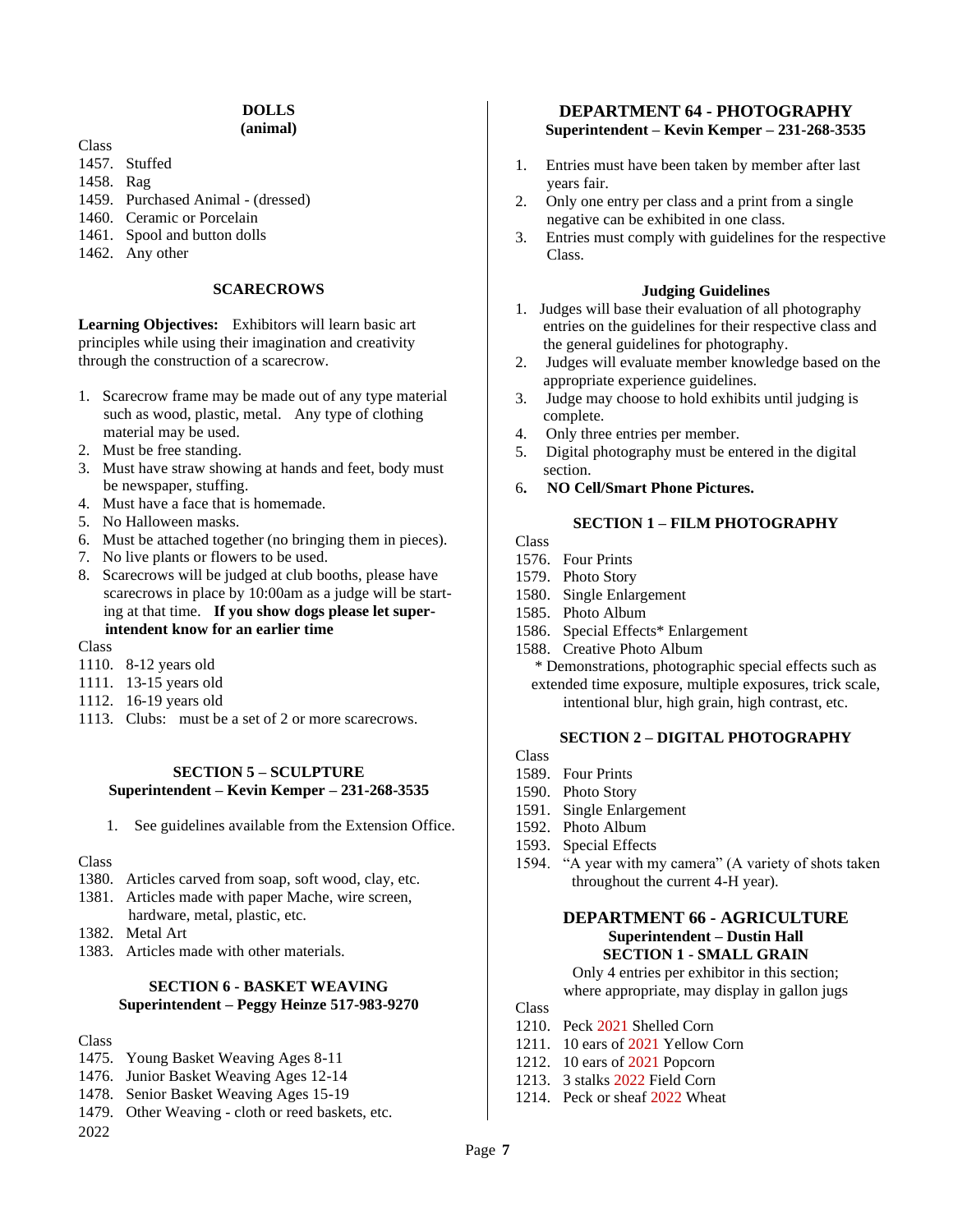- 1215. Peck or sheaf 2022 Oats
- 1216. Peek or sheaf 2022 Barley
- 1217. Peck 2021 Navy Beans
- 1218. Peck 2021 Soy Beans
- 1219. Three 2022 Soy Bean Plants
- 1220. Three 2022 Navy Bean Plants
- 1221. First Cutting Alfalfa
- 1222. Second Cutting Alfalfa
- 1223. Peck 2021 High Moisture Shelled Corn

### **SECTION 2**

### **OTHER EDUCATIONAL CROP EXHIBITS**

1. **Learning Objective:** Learn to identify different crops and weeds at all stages of growth and provide an opportunity for youth to explore and study the field of agriculture.

Class

- 1226. An exhibit showing a crop growth experiment of at least 10 mounted weeds and their seeds properly labeled or at least 10 mounted field crops and their seeds properly labeled or posters on crops.
- 1227. Notebooks as sole exhibit

### **DEPARTMENT 67 - FLORICULTURE Superintendent –**

- 1. No more than 1 entry per class.
- 2. Each section to have "Top Ten" and Judge's Choice Awards given at the judges' discretion.
- 3. Guidelines are available.
- 4. It is strongly recommended that exhibitors replace flowers toward the middle of fair week to keep exhibit looking attractive.

### **SECTION 1 – FLOWERS Superintendent –**

- 1. Exhibits are to be grown by exhibitors, no borrowed or purchased exhibits to be included.
- 2. Exhibited specimens should have foliage left on above the water line and removed below the water line.
- 3. Foliage of all exhibits must be clean.
- 4. A spike is one stalk with no less than 3 flowers open.
- 5. It is recommended that exhibits be made in narrow necked bottles, that is not taller than half the length of the stem of the specimens exhibited. When more than one kind is required for a class, flowers may be exhibited in the same container.
- 6. Roses are perennials.

### Class

- 1331. Annual Flowers
- 1332. Perennial Flowers

# **SECTION 2 - FLOWER ARRANGEMENTS Superintendent –**

### Class

- 1333. Flower arrangement using flowers and plant materials grown by the exhibitor.
- 1334. Fresh flowers purchased
- 1335. Flower arrangement using dried flowers and foliage.
- 1336. Home decorating pieces (wall hanging, candle ring, plaques) using dried materials: flowers, seed pods, leaves, etc.
- 1337. Corsages of fresh flowers.
- 1338. Corsages of dried flowers.
- 1339. Wreaths of dried materials: flowers, seed pods, herbs, etc.
- 1340. Any other (but must be fresh or dried floral material).
- 1341. Silk flowers: arrangements, home decorating pieces (wall hanging, candle ring, plaques), corsages, wreaths. This is the only class where you may use silk flowers.

# **SECTION 3 - CONTAINER GARDENING Superintendent –**

- 1. Container gardens are for the porch or deck. They can have one kind of plant in a container or three or more plants that are different but need the same light and amount of water.
- 2. Plants may be purchased or grown from seeds by the exhibitor.
- 3. Plants should have been planted in a container in the spring and be well established (started).
- 4. Plants and containers must be clean, free of dirt, dead plant, debris, insect damage and insects.

### Class

- 1342. Three or more plants of one variety in a container.
- 1343. Three of more plants of different varieties in a container.

### **SECTION 4 - INDOOR GARDENING Superintendent –**

- 1. Exhibits are to be in the exhibitor's care for at least five months prior to the fair.
- 2. Exhibits may be shown more than one year.
- 3. Pots need to be clean. Plants need to be clean, no oil or plant shine, dry foliage removed and free of insects.

- 1344. Foliage House Plants
- 1345. Flowering House Plants
- 1346. Terrariums or dish gardens, made by the exhibitor
- 1347. Cactus succulent collections or dish gardens
- 1348. One cacti or succulent in a pot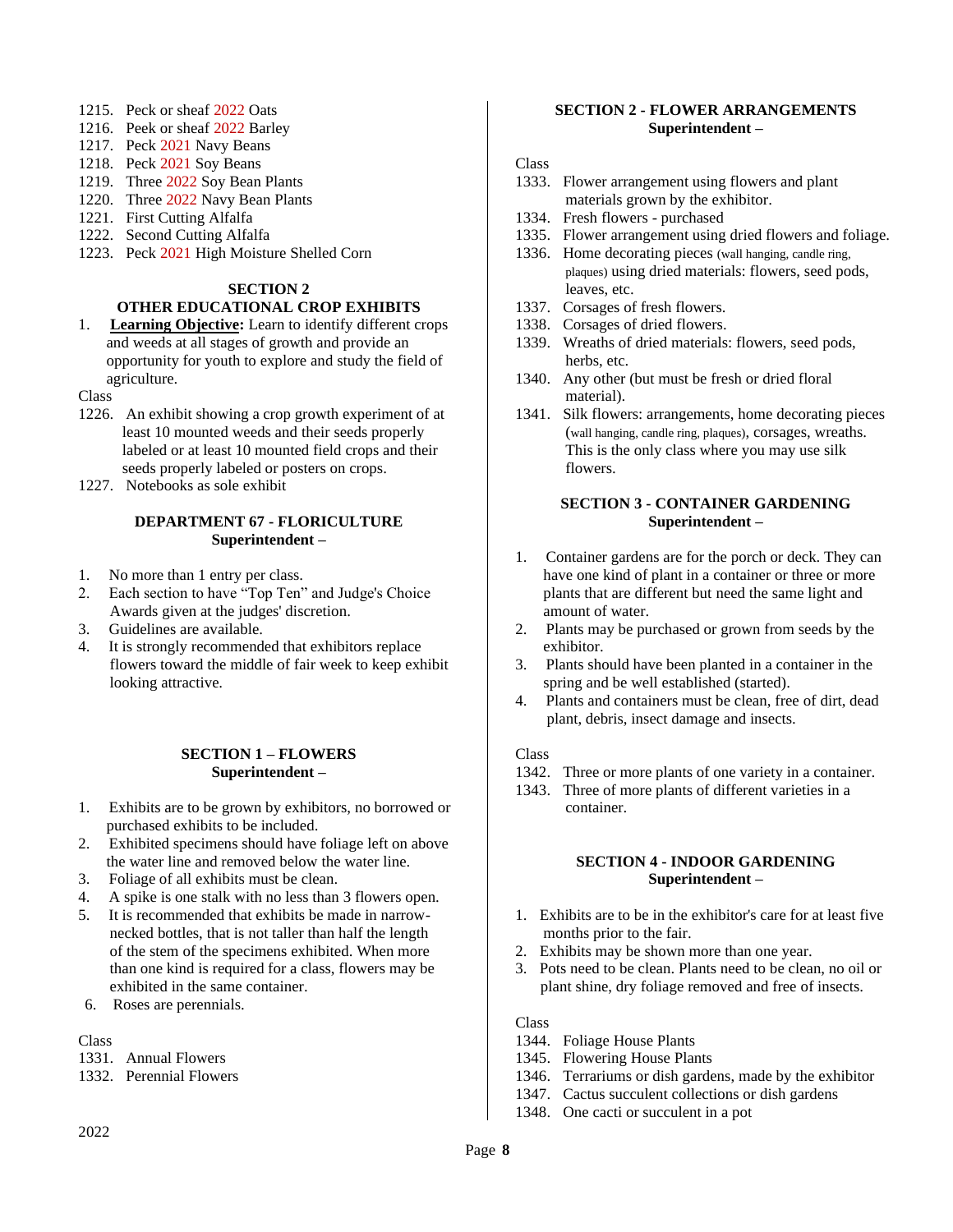### **SECTION 5 - LANDSCAPING FAIRGROUNDS FLOWER BEDS Superintendent – Theresa Wojnar 517-290-4296 Judging at 12:00 noon**

**Project:** Design a permanent flowerbed on the Eaton Co. Fairgrounds in cooperation with the Fairboard. Fair classes are for individual or club entries. Exhibitors must contact the superintendent **by April 1st** of each year to reserve a flowerbed. Project plants on the fairgrounds must be planted on or **before June 1st** and the exhibitor/club will care for the flowerbeds May through October of each calendar year.

### **Guidelines**

- 1. Understand project requirements at appropriate age group.
- 2. Study the plant bed site and assess ambient light conditions and intensity (take pictures).
- 3. Study ways to improve the plant bed.<br>4. Study and select annuals, perennials.
- Study and select annuals, perennials, and shrubs suitable for your climate zone and those that will provide color in July. Design a flowerbed using information you have learned.
- 5. Individual and group classes in each of the following: annuals, perennials, combination of annuals and perennials, and combination of annuals, perennials and shrubs.
- 6. Judging will be the first Saturday of Fair at 12:00 noon.
- 7. A completed notebook must be turned in to the judge at the time of judging and must include the following:
	- Cover page with individual's name or club name
	- Class name it is entered under for Fair
	- Project year
- 8. If entered as a club, please also include the names of The club members who worked on the flowerbed.
- 9. A table with following information:
	- Common name of each plant in the bed.
	- Botanical name of each plant in the bed.
	- Color of each plant in the bed.
	- Growth habit of each plant in the bed.
	- Light requirements of each plant in the bed.
	- Moisture requirements of each plant in the bed.
	- Soil needs of each plant in the bed.
	- Type of each plant in the bed. (i,e, annual or perennial)
- 10. A scale drawing of the flowerbed.
- 11. Notebook must be displayed in the Theo Savage Exhibit Building.
- 12. Notebook must include previous year's project pages.
- 13. Only one entry per class.
- 13. Judge's choice award will be given, at the judge's discretion, to one individual and to one group exhibit that is judged the most outstanding.

14. "Top Ten" Awards will be given, at the judge's discretion, to the best runner-up entries to the judge's choice. The number of "Top Ten" awards should not exceed 10% of total number of judged entries in landscaping.

### **ANNUALS**

Class 1228. Individual 1229. Club

# **PERENNIALS**

Class 1230. Individual 1231. Club

### **COMBINATION OF ANNUALS AND PERENNIALS**

Class 1232. Individual 1233. Club

### **COMBINATION OF ANNUALS, PERENNIALS & SHRUBS**

**Class** 1234. Individual 1235. Club

# **DEPARTMENT 68 HORTICULTURE Superintendent – Dustin Hall**

- 1. Exhibits are to be grown by the exhibitor. No borrowed or purchased exhibits are to be included
- 2. Select for uniformity of size, shape and color, true-ness to variety, quality and market condition. It is suggested that exhibits be replaced as they lose freshness
- 3. Each section to have "Top Ten" and Judge's Choice awards given at the judge's discretion.
- 4. Guidelines are available.

### **VEGETABLE RULES**

- 1. Judging is based on freedom of injury, growth, quality, condition and uniformity.
- 2. Varieties should be listed on back of entry tag.
- 3. Use 4-H bulletin #1175 "selecting vegetables for exhibit" for judging and display information.
- 4. The number of specimens of one kind and variety of vegetables to exhibit is as follows: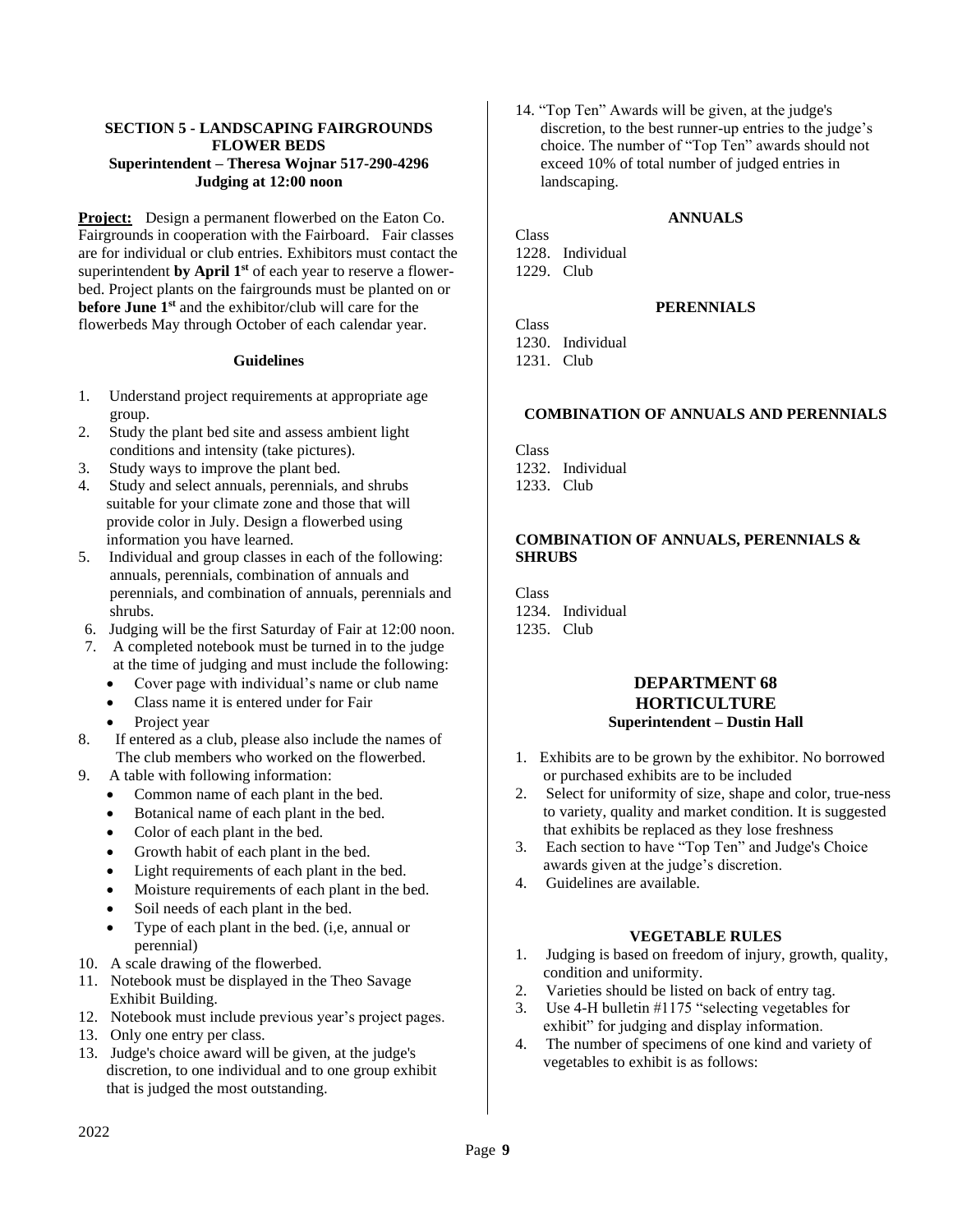| <b>1 specimen</b> : cabbage, cantaloupe, cauliflower, eggplant, |
|-----------------------------------------------------------------|
| winter squash, watermelon, pumpkin.                             |
| 3 specimens: rutabaga, squash, zucchini.                        |
| <b>5 specimens:</b> beets, carrots, sweet corn, cucumbers,      |
| kohlrabi, okra, dry onions, parsnips, peppers,                  |
| potatoes, radishes, salsify, sweet potatoes,                    |
| tomatoes (except cherry), turnips                               |
| 12 specimens: green or wax beans, lima beans, brussel           |
| sprouts, peas, cherry tomatoes.                                 |

**1 bunch**: broccoli, green onions.

### **SECTION 1 - HOME GARDEN**

# **Class**

1200. **Young - Ages 8-11** One 9" plate of any one variety of one kind of vegetable.

- 1201. **Junior - Ages 12-14** Three 9" plates of three different kinds of vegetables. Specimens limited to one variety per plate.
- 1202. **Senior - Ages 15 and over** One box of at least six but not more than ten kinds of vegetables.
- 1203. One box containing sample commercial garden crop of one variety of vegetables.

### **SECTION 2 - OTHER HORTICULTURAL PROJECTS**

Class

- 1206. Plant Science charts, photographs, written reports with models to show activities performed or show articles made or collected.
- 1207. Other Horticultural projects such as fruits, nuts, landscaping, etc.

### **SECTION 3 – POTATOES**

Class

1208. 20 Tubers, 2020 crop

### **DEPARTMENT 69 SCIENCE & ENERGY**

# **Superintendent - Kevin Kemper – 231-268-3535**

- 1. **Learning Objective:** Gain fundamental knowledge of engines and electrical principles and application.
- 2. Each section to have a "Top Ten" and Judge's Choice Awards, given at judge's discretion.
- 3. Guidelines are available at the extension office.
- 4. All projects must be done outside of school.
- 5. No group projects except in group class.

# **ENGINEERING**

1. First year exhibitors must exhibit an individual project. Second year and above exhibitors may work on a group project, but each exhibitor must exhibit an individual report, poster, etc. on what was learned from the group project.

# **SECTION 1 - ELECTRICAL SCIENCE**

Class

- 1290. **Basic Skills** three articles or two articles and a written report on the project.
- 1291. **Intermediate** two articles or one article and a written report on the project.
- 1292. **Advanced**  one advanced article or a written report if articles are not moveable.
- 1293. **Advanced Electrician** one electronic article.
- 1294. Exhibit educational display notebook is required

# **SECTION 2 - ENGINES AND MOTORS**

All engines will have a test run. Fuels must be emptied out before displayed Class

- 1297. Auto Care and Safety
- 1298. Tractor Care and Safety
- 1299. Small Engines Basic Skill: Identification board or minor repair on a 2 or 4 cycle engine.
- 1300. Small Engines Intermediate: Major repairs on a 2 or 4 cycle engine
- 1301. Small Engines Advanced: Rebuilding of recreational or lawn and garden equipment.
- 1302. Motors
- 1303. Club or group projects

### **SECTION 3 - MECHANICAL SCIENCE**

1. Exhibit posters, pictures, videos, charts, written reports, items or articles showing activities and accomplishments related to the project.

Class

- 1304. Rocketry Ages 8-12
- 1305. Rocketry Ages 13-15
- 1306. Rocketry Ages 16-19
- 1307. Models Ages 8-12
- 1308. Models Ages 13-15
- 1309. Models Ages 16-19
- 1310. Art Welding Ages 8-19; toys, yard ornament, sculpture
- 1311. Construction Welding Ages 8-19; holds up under stress or pressure
- 1312. Drafting Ages 8-19

# **SECTION 4 - ANIMAL SCIENCE**

1. **Learning Objective:** Learn basic animal anatomy, physiology, sanitation and/or cause of disease & immunology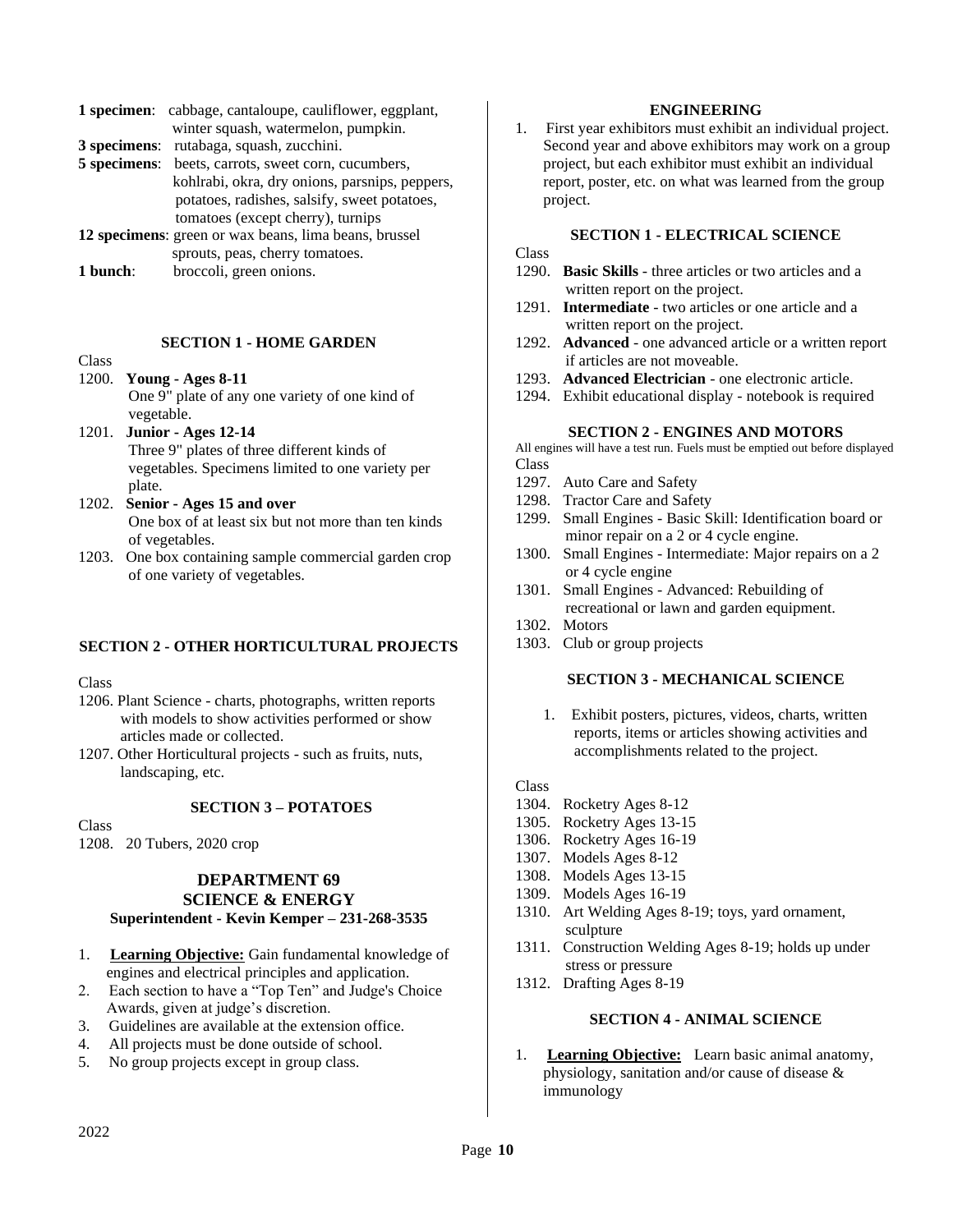- 2. Content and complexity of the exhibit must reflect the age of the exhibitor and the amount of experience in the project.
- 3. 4-H bulletins and guidelines may be available from the Extension office depending on class/topic.
- 4. Exhibit posters, pictures, charts, written reports, items or articles showing activities and accomplishments related to the project.
- 5. No group projects.

### Class

- 1325. Veterinary Science
- 1326. Animal Science (Any type of animal)

# **DEPARTMENT 70 NATURAL RESOURCES Superintendent – Dustin Hall**

1. Each section to have "Top Ten" and Judge's Choice Awards, given at the judge's discretion.

### **NATURAL RESOURCES**

- 1. Exhibits in conservation section must include an exhibit or display of items or articles concerning some phase of conservation or recycling that the exhibitor has studied.
- 2. Content and complexity of the exhibit must reflect the age of the exhibitor and the amount of experience in the project.
- 3. 4-H Bulletins, guidelines and progress reports are available at the extension office.

### **SECTION 1 – CONSERVATION**

1. **Learning Objective:** Learn what natural resources are, how and why they exist and how they interrelate with each other, the environment and people.

### **Class**

- 1240. Basic- Should cover more than one of the elements
- 1241. Forest conservation or forest products
- 1242. Soil
- 1243. Water
- 1244. Wildlife
- 1245. Energy includes home repair and maintenance, solar energy, wind energy and supplemental heat.
- 1246. Models related to conservation
- 1247. Conservation collections
- 1248. Birdhouse/bird study projects

# **SECTION 2 - RESOURCE RECOVERY**

1. **Learning Objective:** Learn what natural resources are, how and why they exist and how they interrelate with each other, the environment and people.

2. Project suggestions available at the extension office.

Class 1249. Reuse

### **SECTION 3 - WILD FLOWERS**

1. **Learning Objective:** Learn what natural resources are, how and why they exist and how they interrelate with each other, the environment and people.

Class

- 1250. **1st year** Learn about 20 protected wild flowers and collect 10 specimens with study sheets.
- 1251. **2nd year** Learn about parts of a flower and reproduction. Collect 20 more specimens with study sheets.
- 1252. **3rd year** Learn about leaf parts and arrangements. Collect 20 more specimens with study sheets.
- 1253. **Advanced** (4th year and over) Independent research of wild flowers, such as medicinal plants, poisonous, wild flower garden, etc.

# **SECTION 4 - ROCKS & MINERALS**

- 1. **Learning Objective:** Learn to compile and organize specific items for display.
	- 2. Exhibit should be shown in suitable case or box.

### Class

- 1254. **Project I** Collection of 20 different Michigan specimens and identifications.
- 1255. **Project II** Collection of 20 different specimens and identifications, including 5 each of metamorphic, igneous, sedimentary, fossils.
- 1256. **Project III** Collection of 25 different specimens and identifications. Same specifics as in Project II.
- 1257. **Advanced**  Display illustration of some special geology study or rock hobby activity.

### **SECTION 5 – ENTOMOLOGY**

- 1. **Learning Objective:** To provide an opportunity to learn more about the science of entomology and why they exist.
- 2. Insect exhibit should be mounted in exhibit boxes, on insect pins, and accurately labeled.
- 3. See guidelines for specific requirements for all classes from the extension office.
- 4. May exhibit in one basic entomology class, one entomology science class. and one special skills class.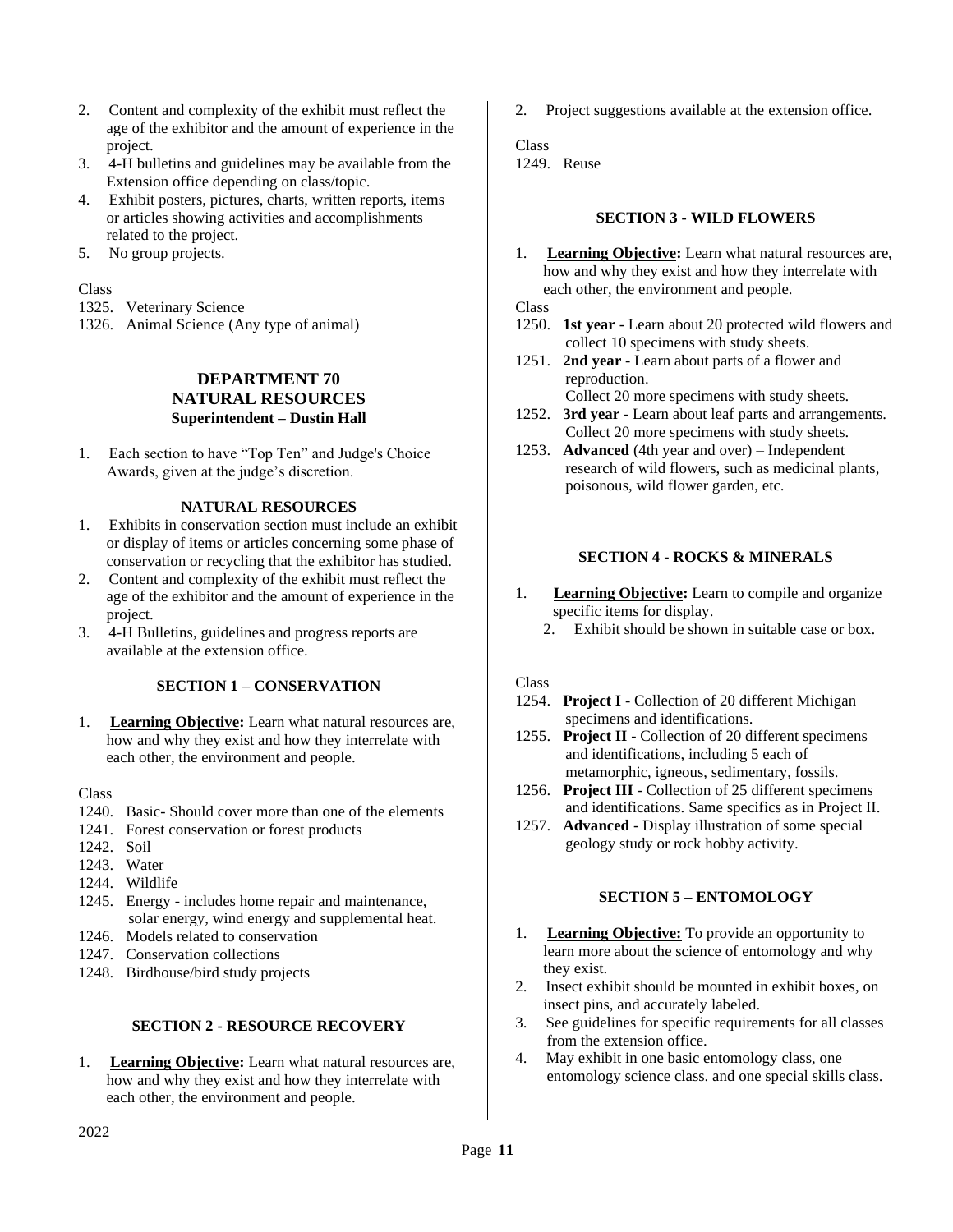### Class

- 1273. **Basic I** Exhibit a collection of 10 to 15 adult, labeled insects from at least 3 different orders
- 1274. **Basic II** A collection of 25 adult, labeled insects representing at least 5 different orders.
- 1275. **Basic III** A collection of 50 adult, labeled insects, including those from previous level, representing at least 8 different orders
- 1276. **Basic IV** A collection of 75 adult, labeled insects, including those from previous level, representing at least 11 different orders.
- 1277. **Basic V** A collection of 100 adult, labeled insects, including those from previous level, representing at least 14 different orders.
- 1278. **Basic VI-IX** See guidelines for requirements.
- 1279. Entomology Science I Special collection
- 1280. Science II Economic Entomology
- 1281. Science III Entomological studies-includes beekeeping
- 1282. Science IV Entomological experiments
- 1283. Special Skills I Illustrations
- 1284. Special Skills II Laminations
- 1285. Special Skills Ill Plastic embedment

# **DEPARTMENT 72 EDUCATIONAL PROJECTS**

# **SECTION 1 - FAMILY LIVING Superintendent - Kevin Kemper – 231-268-3535**

- 1. **Learning Objective:** Gain confidence and management skills while learning to interact with a variety of people.
- 2. Guidelines are available from the extension office.

### Class

- 1860. Toddler, pre-school age project. (poster, items or Articles relating to the toddler or preschooler life.)
- 1861. Caring for children Notebook & poster containing pictures or materials on proper babysitting responsibilities and procedures or entertainment packages and play activities for children: toys, games, etc. Childcare record forms available.
- 1862. Management for myself or family. (note book and poster on any aspect of management).

### **TEEN LEADERSHIP & MEMBER'S PERSONAL RECORD BOOKS**

1. A teen leader is defined as being any teen, 13 or over anytime during the calendar year, who is actively? participating in 4-H leadership activities. These activities include the area of club leadership and responsibilities including full or partial leadership of

 specific projects and responsibilities at other 4-H activities and events. The teen leadership project involves many different aspects, from leading a club to helping an adult leader with some specific task.

- 2 The minimum project requirement for a teen leader is one or more leadership responsibilities within his/her own club, other than being an officer. Responsibilities should increase with additional years as a teen leader. Expansion can include community and county activities. Report forms available at the extension office.
- 3 Signed, neat reports are to be turned in by 5 pm on June 20 at the Extension Office. You must sign up for an interview time at the Extension Office when you turn in in your report.
- 4. "Top Ten" and Judges Choice Awards will be given at the judge's discretion. During the 2022 Fair our judge will award to the top 3 teen leaders the following:

**1 st Place** (Judge's Choice) will receive \$100. **2 nd Place** (Top Ten) will receive a \$50. Visa Card. **3 rd Place** (Top Ten) will receive \$25. **Prizes have been donated by the Eaton County 4-H Advisory Council, SSB Bank and the Eaton County Small Animal Association.**

### **SECTION 2 - TEEN LEADERSHIP Superintendent – Jean Burk 517-663-6959**

1. **Learning Objective:** Develop a confidence in assuming new roles in a group and work with younger members as a leader in a project or activity.

# Class

- 1900. **1 st and 2nd year** teen leadership project report & interview.
- 1901. **3 rd year and over** teen leadership project report & interview. (Report 40 percent, interview 60 percent **must complete both)**.

### **SECTION 3 - MEMBERSHIP PERSONAL RECORD BOOK Superintendent – Deb Granger - 517-543-1289**

1. **Learning Objective:** Learn to keep records of personal learning experiences and accomplishments.

- 1902. Personal record books (Ages 8-12)
- 1903. Personal record books (Ages 13-15)
- 1904. Personal record books (Ages 16-19)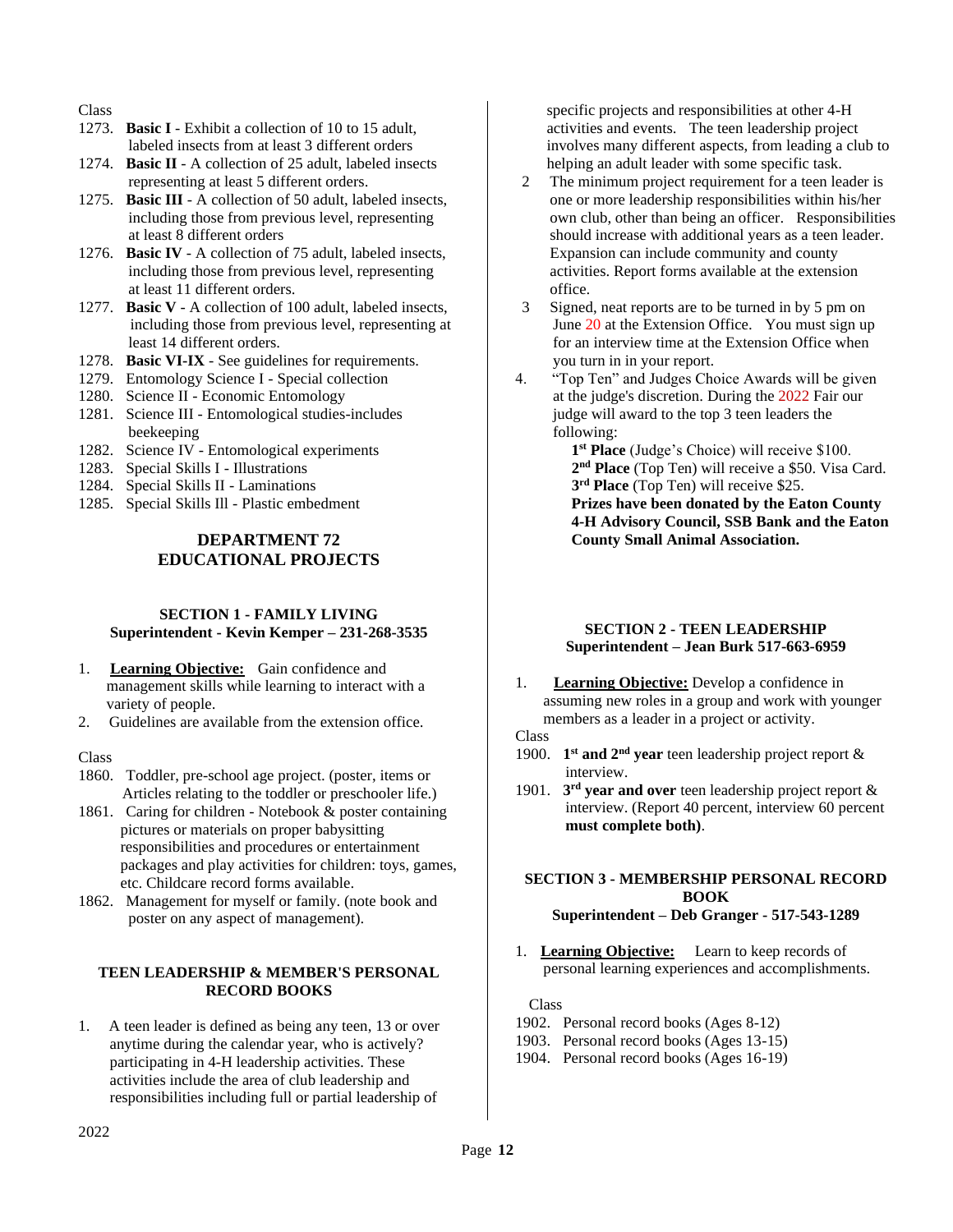# **SECTION 4 - GUN SAFETY Superintendent – Dustin Hall**

- 1. You may submit a project for each shooting sports project youth participates is in  $-i.e.,$  trap, skeet, bb gun, 22 cal, pellet, muzzle loading. Guidelines available at the Extension Office).
- 2. **Learning Objective:** Develop safe and effective shooting sports habits and favorable conservation attitudes.

Class

- 1258. **1** 1<sup>st</sup> year - exhibit a scrapbook of targets properly scored and a poster on gun safety.
- 1259. **2** 2<sup>nd</sup> year - exhibit a scrapbook of targets properly scored and a shooting records form.
- 1260. **3 3<sup>rd</sup> year** - exhibit a poster on topic of your choice, showing growth and advancement of knowledge from previous year and a scrapbook of targets properly scored and shooting records (continued from second year.)
- 1261. **Advanced**  exhibit, display, report or video on any topic in area of shooting, showing growth and development of knowledge from previous year, a scrap book of targets properly scored, and a shooting records report (continues from previous year). No posters allowed.

# **SECTION 5 – ARCHERY Superintendent – Dustin Hall**

1. **Learning Objective:** Develop safe and effective archery sports habits and favorable conservation attitudes.

**Class** 

- 1266. **1**<sup>st</sup> **year** exhibit a scorecard and a poster on archery safety.
- 1267. **2 nd year** exhibit at least two scorecards and shooting records. Report form available at the extension office.
- 1268. **3 rd year** exhibit at least three score cards, shooting records.
- 1269. **Advanced**-exhibit score cards from a minimum of five shoots, shooting records report (continued from previous year) and a display, report or video on any topic in the area of archery, showing growth and development of knowledge from previous year. No posters allowed.

# **SECTION 6 - HEALTH & SAFETY Superintendent – Kevin Kemper 231-268-3535**

- 1. **Learning Objective:** Develop safe and effective safety habits and the ability to organize and present those items.
- 2. Exhibit posters, pictures, videos, charts, written reports, items or articles showing activities and accomplishments related to the projects.

Class

- 1270. First Aid
- 1271. Bicycle Safety
- 1272. Recreation (softball, camping. etc.)

# **SECTION 7 - CONSTRUCTION TOYS & PUZZLES Superintendent – Kevin Kemper 231-268-3535**

- 1. **Learning Objective:** Learn to organize and compile specific items of interest for display.
- 2. All puzzles are to be completed and ready to hang or suited for intended use. Size limit of 36".
- 3. 3D puzzles need to be mounted.
- 4. Construction toys include Lincoln logs, Lego's and building blocks. Size limit of 20"x12" with a descriptive note book attached.

Class

- 1327. Construction Toys
- 1328. Puzzle Craft
- 1329. Other

### **SECTION 8 - CREATIVE WRITING Superintendent – Kevin Kemper 231-268-3535**

- 1. **Learning Objective:** Learn to express your thoughts through the written word in the form of poetry, fiction and journalism.
- 2. Guidelines and forms are available at the extension office.
- 3. Exhibits must be turned in by June  $10<sup>th</sup>$  to the fair office. Judges will read writings prior to fair and give them back on Saturday, July 9th with comments. At this time a brief interview will be held with the exhibitor, and the judge will determine the final A, B, or C rating.

# Class

- 1435. Poems and Short Stories (Fiction)
- 1436. Poems and Short Stories about an individual, an event, etc. (Non-Fiction)
- 1437. Speeches, scripts, music, etc.

# **DEPARTMENT 73 DEMONSTRATIONS & PUBLIC SPEAKING Superintendent - Sara Hall - 517-599-3463**

- 1. Topics should be relevant to the project area that the member is enrolled in.
- 2. Exhibitors must pre-enter on fair entry form. A time sign-up sheet will be posted at the Extension Office and members must sign up for a time by July 6th.
- 3. Members may compete in one class per section.
- 4. Each section to have "Top Ten" and Judge's Choice Awards, given at the judge's discretion.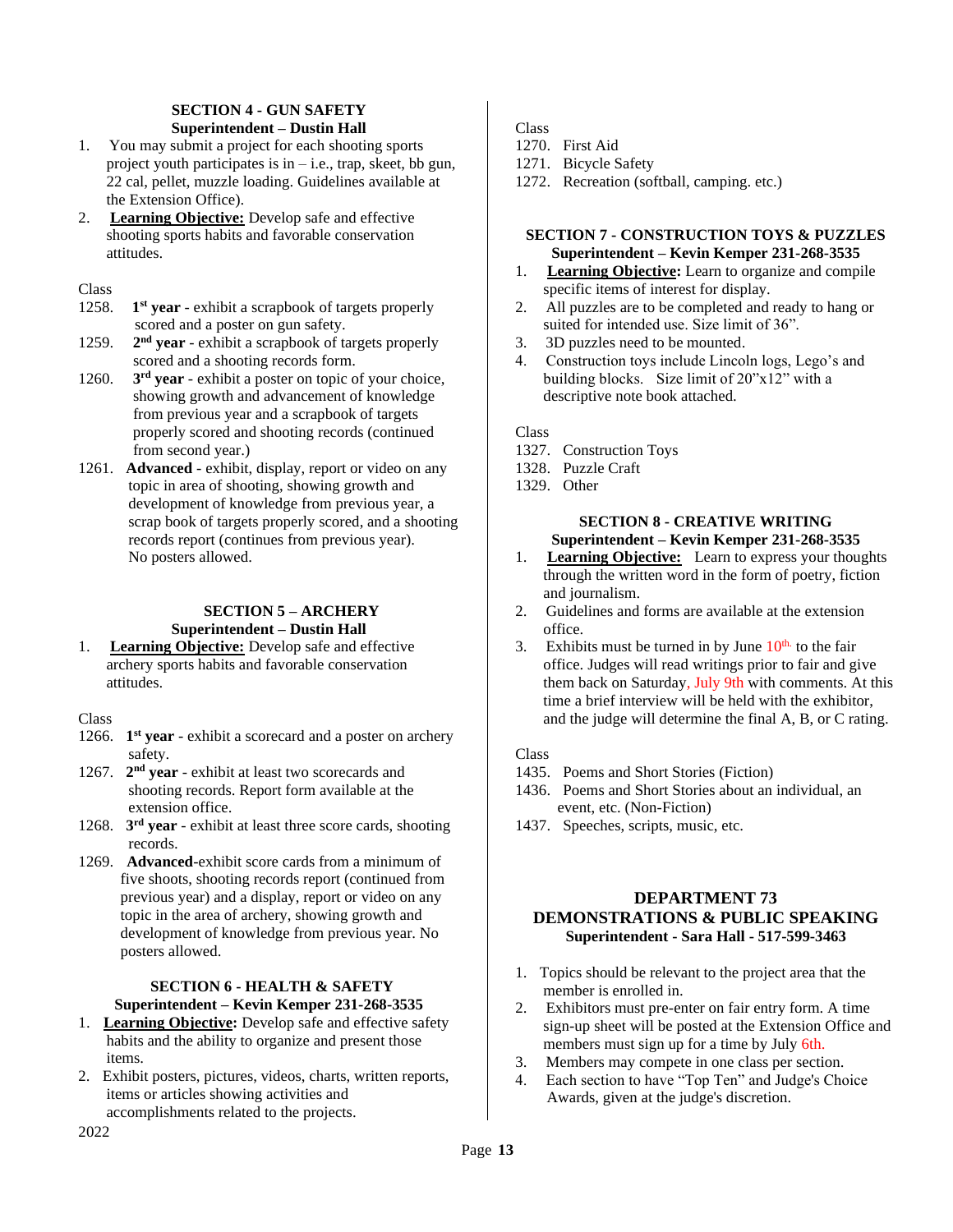- 5. The demonstrations and public speaking contest will be held Saturday, July<sup>9th</sup>. Members must sign up for a time slot at the Extension Office by July 6th.
- 6. Complete rules and guidelines can be picked up at the Extension Office including examples of score sheets to be used by the judges.

# **SECTION 1 - DEMONSTRATION**

1. **Learning Objective:** Gain knowledge of a variety of foods and animals products through verbal demonstrations and the ability to organize and think ahead.

### Class

- 1875. Young Individual Food Demonstration (Ages 8-11)
- 1876. Young Individual Animal Demonstration (Age 8-11)
- 1877. Young Individual Misc. Demonstration (Ages 8-11)
- 1878. Junior Individual Food Demonstration (Ages 12-14)
- 1879. Jr. Individual Animal Demonstration (Ages 12-14)
- 1880. Junior Individual Misc. Demonstration (Ages 12-14)
- 1881. Senior Individual Food Demonstration (Ages 15-19)
- 1882. Sr. Individual Animal Demonstration (Ages 15-19)
- 1883. Senior Individual Misc. Demonstration (Ages 15-19)
- 1884. Team Demonstration (All Ages , Any Subject)

### **SECTION 2 - PUBLIC SPEAKING**

1. **Learning Objective:** Gain skills in verbal presentations through the vehicle of speeches and illustrated talks.

Class

- 1890. Young Speech (Ages 8-11)
- 1891. Junior Speech (Ages 12-14)
- 1892. Senior Speech (Ages 15-19)

# **DEPARTMENT 74 PERFORMING ARTS Superintendent – Dorothy Childs – 517-763-3729**

- 1. Only one entry per class. Members may enter three acts total.
- 2. All acts must be entered on fair entry forms. All members of a group act need to submit an entry form by June  $23^{\text{rd}}$ .
- 3. Project summary forms are required.
- 4. Classes open to youth ages 8-19.
- 5. Only the division superintendents may speak to the judge during the performance, unless answering a direct question asked by a judge.
- 6. Each section to have "Top Ten" and Judge's Choice Awards, given at the judge's discretion.

### **TALENT CONTEST RULES**

1. The talent contest may include any type of talent act in the following areas: vocal, instrumental, dance, drama, baton twirling, pantomime, magic or other.

- 2. Time and Place of Judging will be July  $6<sup>th</sup>$  from 5:00 pm to 9:00 pm at the Eaton Rapids High School Auditorium . It will be based on talent (45%), showmanship (35%), originality and imagination (20%). Participants must fill out a Talent Contest Application Form and a Project Summary Form for each entry. Please send these to Dorothy Childs 4378 Bell Hwy., Eaton Rapids, Mi. by June 23rd.
- 3. Contestants are to bring all necessary equipment. A piano will be available for any piano recitals or accompaniments.
- 4. Music must be pre-recorded on a C.D., or quality cassette, cued and ready to play.
- 5. All accompaniment tapes for vocal singers may not have a lead singer's voice. Lead singer voice is permitted to lip sync.
- 6. For dance performances, props may be used if it is an integral part of the production number, and not just for scenery.
	- 10. Individual performances are not to exceed five minutes.
	- 11. Group performances are not to exceed eight minutes.
	- Any youth ages 8-19 may be in a group act.
- 9. No talent contest application forms accepted after June 23rd .

#### **SECTION 1 - DRAMA (readings, skits, pantomime, etc.)**

1. **Learning Objective:** Learn to act out your feelings and emotions through pantomime & plays.

Class

- 1910. Individual Act (Ages 8-13)
- 1911. Individual Act (Ages 14-19)
- 1912. Group Act (All Age Groups)

# **SECTION 2 - DANCE**

# **(tap ballet, pointe, jazz, lyrical, character, etc.)**

1. **Learning Objective:** Learn to express yourself through bodily movements to rhythm.

Class

- 1915. Individual Act (Ages 8-13)
- 1916. Individual Act (Ages 14-19)
- 1917. Group Act (All Age Groups)

# **SECTION 3 - MUSIC INSTRUMENTAL**

1. **Learning Objective:** Learn to express yourself through the form of music and the ability to read sheet music and notes.

- 1918. Individual Act (Ages 8-13)
- 1919. Individual Act (Ages 14-19)
- 1920. Group Act (All Age Groups)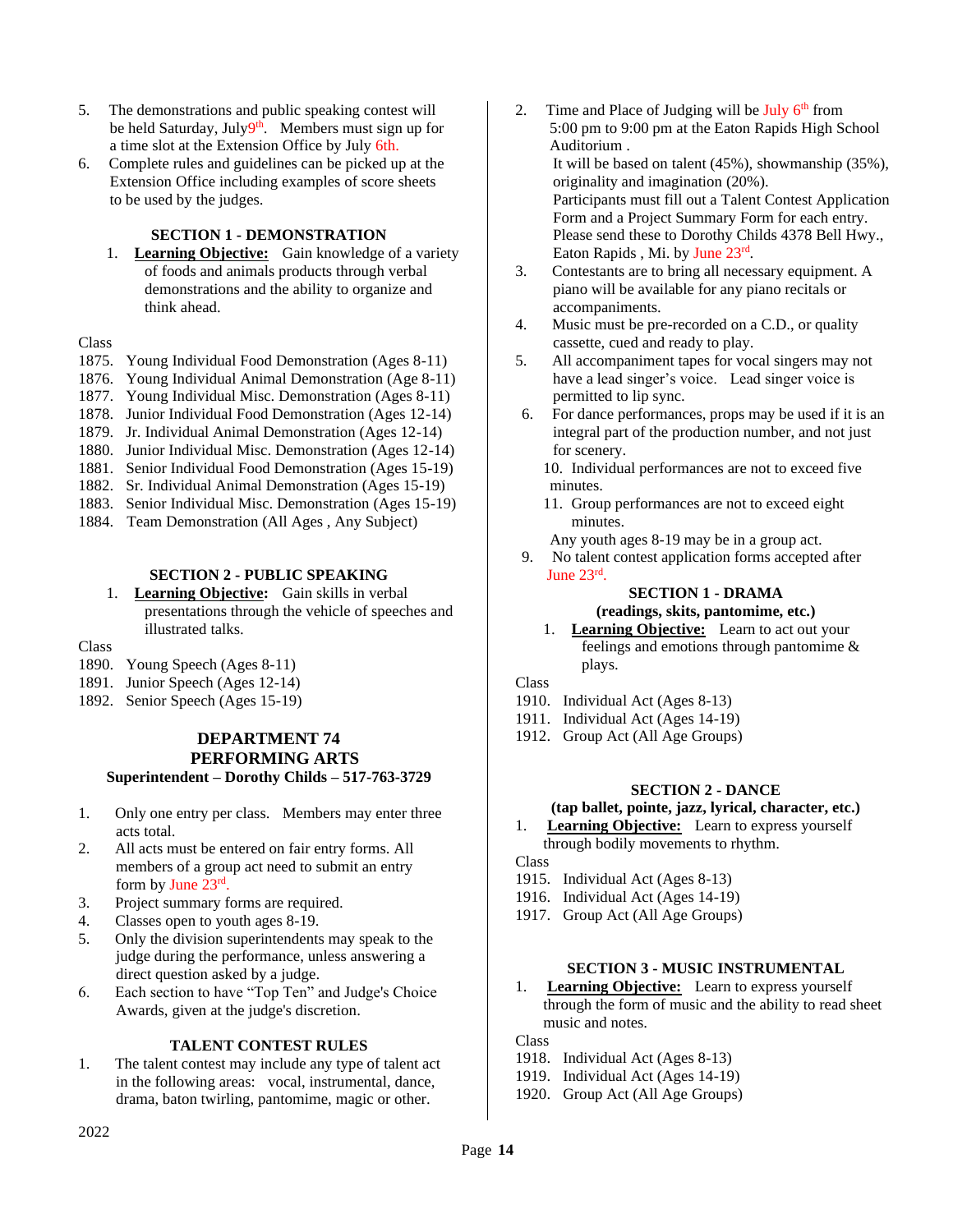# **SECTION 4 - MUSIC VOCAL**

1. **Learning Objective:** Learn to express yourself through the form of music and the ability to work as an individual or as a group.

Class

- 1921. Individual Act (Ages 8-13).
- 1922. Individual Act (Ages 14-19)
- 1923. Group Act (All Age Groups)

### **SECTION 5 - OTHER**

### **(baton twirling, pom-pom, cloning, or any other talent that can be performed on the stage). Please contact superintendent for any questions or details.**

1. **Learning Objective:** Learn to express yourself through the form of bodily movement to rhythm and the ability to learn choreography.

**Class** 

- 1925. Individual Act (Ages 8-13)
- 1926. Individual Act (Ages 14-19)
- 1927. Group Act (All Age Groups)

# **SECTION 6 - NON - PERFORMING MUSIC & DANCE**

# **This class does not count as one of the three entries**

1. **Learning Objective:** To encourage youth to explore, investigate and experience new events and occurrences through the field of music and dance.

Class

1930. Music & Dance (history, composing, etc.) Exhibit posters, charts, written reports, items or articles related to the project. May play or perform music in dance that you have composed. Please have 3 copies to give to the judge.

# **DEPARMENT 75 PAPER CRAFTS Superintendent –**

# S**ECTION 1 – PERSONAL CARDS & STATIONERY Superintendent –**

- 1. **Learning Objective:** To encourage youth to develop and enhance their language and writing skills.
- 2. **Beginner**  Exhibit two handmade special occasions cards with coordinating decorated envelopes or two sheets personal stationary with coordinating decorated envelopes or two tri-fold note cards decorated (each card in a different design.
- 3. **Intermediate** Same as beginner only you must exhibit three.
- 4. **Advance**  Make own paper or use two or more sources on cards. Same as beginner only exhibit three.

Class

- 1438. Beginner Ages 8-11
- 1439. Intermediate Ages 12-14
- 1440. Advance Ages 15-19

### **SECTION 2 - GIFT WRAPPING Superintendent –**

1. **Learning Objective:** Learn to organize, plan and work efficiently while working independently.

Class

- 1441. **Beginners (**1-2 years in project) Exhibit two projects wrapped for a special day. Use one box and one odd shaped package, i.e. bottle. Bows/ribbons must be made for the packages. You will be judged on wrapping techniques and bows/ribbons.
- 1442. **Intermediates** (3-4 years in project) Exhibit one package wrapped for a special day. Use your imagination as to the occasion. Package must be totally original, no purchased wrapping paper may be used. Print your own paper, using your own design. You will be judged on your wrapping techniques, color coordination and originally.
- 1443. **Advanced** (5 years and over in project) Exhibit four packages for, four different occasions. Use one package with lid and box wrapped separately, one odd shaped package of cylinder shape, one paper gift bag (must create your own design) with a matching tag and a basket with small wrapped gifts. You will be judged on your wrapping techniques, color coordination and originality. It can be of your own design, purchased paper or fabric. Bows must be made by you!

### **SECTION 3 – OTHER PAPER CRAFTS Superintendent – Guidelines on file at Extension office.**

Class

- 1434 Paper Twists Exhibits
- 1435. Quilling
- 1436. Scrap Booking 8-12 years old
- 1437. Scrap Booking 13-19 years old

# **DEPARTMENT 80 REFUBISHED MATERIALS**

### **Superintendent - Kevin Kemper – 231-268-3535** Guidelines on file at Extension office.

Class

1445. Trash to Treasure 1446. Recyclable Art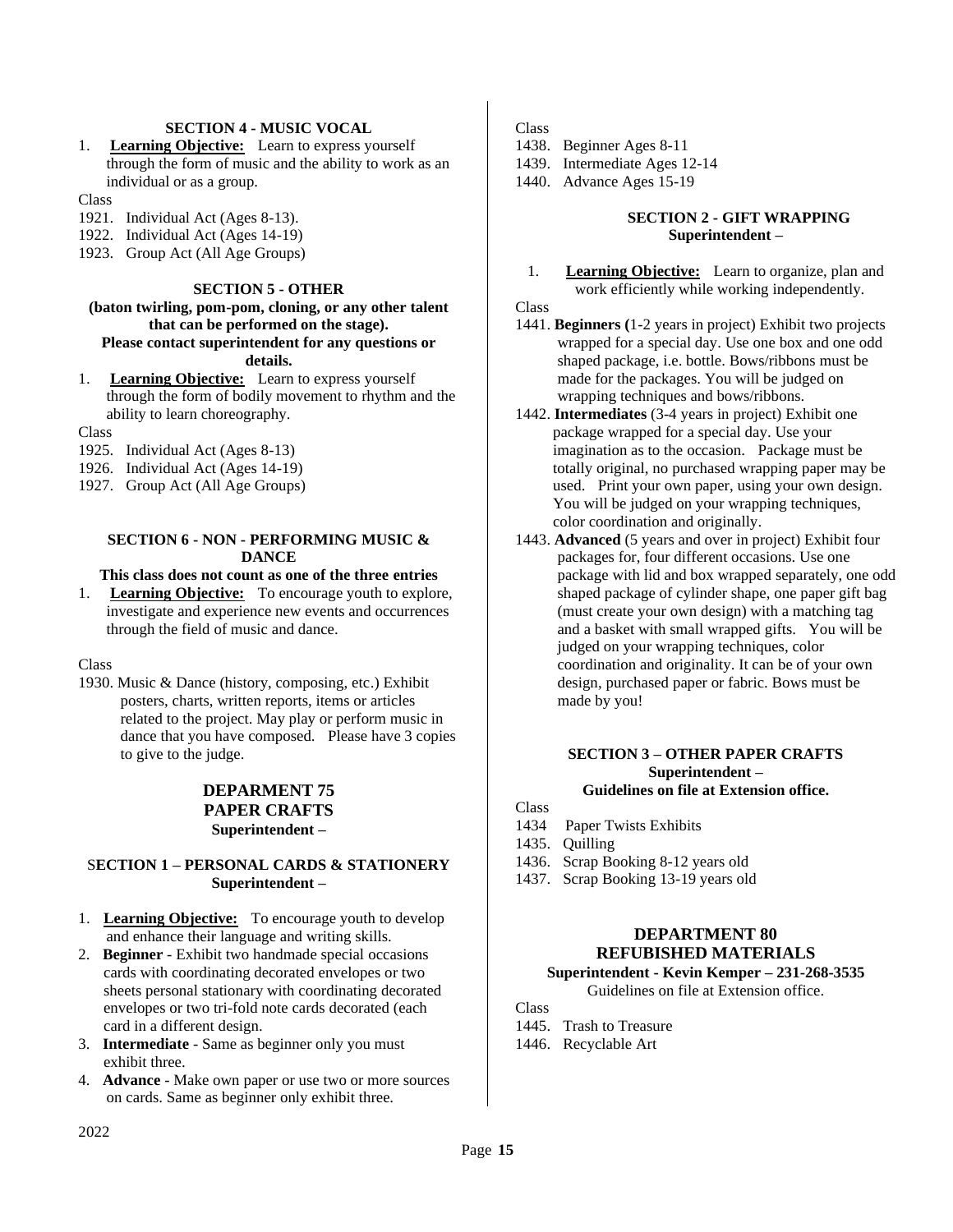# **DEPARTMENT 90 COLLECTIONS**

Superintendent **- Kevin Kemper – 231-268-3535**

Guidelines on file at Extension office.

Class

1448. Collections

### **DEPARTMENT 100 ANTIQUES, VINTAGE AND HERITAGE PROJECT Superintendent – Ruth Creyts – 517-974-9367**

### 1. **Learning Objective:** Youth will be able to demonstrate

through their exhibited object and project notebook an increased knowledge. Youth will learn to research and document origins and development of their selected objects. Explore practical uses and personal and social values of designated objects. Youth will also be able to launch an inquiry and investigation into history and culture related to their exhibited object.

**2.** Object(s) exhibited will increase with age level. Objects must be related to each other when classes require and their relationship noted in notebook.

**3.** All entries in this department must be entered in proper section according to age of the object or objects. Object or objects entered cannot be shown again in the future.

**4. Objects** exhibited **MUST BE** complete and in operational condition. **NO** coins, jewelry, knives, guns, alcohol related, or historically controversial items. Superintendent and/or judges have the right to refuse exhibit if it is not appropriate for display.

**5.** Only one class under each section man be entered by exhibitor.

# **Project Guidelines & Project Research Form are available at The Extension Office.**

 Antiques (100 plus years in age) Vintage (25-99 years in age) Heritage (25 plus years in age)**\***

**\***Depicts exhibitor's family heritage or connected to a family member.

# **SECTION 1 – ANTIQUE**

Class

- 1000. Novice First year in project (1 Object)
- 1001. Beginner Age 8-11 years (1 Object)
- 1002. Intermediate Age 12-14 years (2 Related Objects)
- 1003. Advance Age 15-19 years (3 Related Objects)

### **SECTION 2 – VINTAGE**

- 1005. Novice First year in project (1 Object)
- 1006. Beginner Age 8-11 years (1 Object)
- 1007. Intermediate Age 12-14 years (2 Related Objects)
- 1008. Advance Age 15-19 years (3 Related Objects)

# **SECTION 3 – HERITAGE**

- 1010. Novice First year in project (1 Object)
- 1011. Beginner Age 8-11 years (1 Object)
- 1012. Intermediate Age 12-14 years (2 Related Objects)
- 1013. Advance Age 15-19 years (3 Related Objects

### **DEPARTMENT 120 CLOVERBUD EXHIBITS Superintendent – Erica Martin - 517-819-6820**

- 1. Cloverbud \*livestock project must be checked in on Friday, July 15<sup>th</sup> at 11:30 a.m. in the Wawiernia Pavilion to make sure each animal meets the proper health requirements. Each animal must meet the same health requirements as listed under that species section in the livestock sections.
- 2. Cloverbud animals will be shown on Friday, July 15<sup>th</sup> starting at 12:30 p.m. in the Wawiernia Pavilion. Animals are to be brought to the fairgrounds during check-in time. The show will consist of questions and answers about the animals.
- 3. Cloverbuds are encouraged to complete a Cloverbud animal record book for each animal shown. Record books are available at the extension office.
- 4. Must be a registered Cloverbud between the ages of 5 and 8 as of Jan 1st of the current year.
- 5. **It is necessary to complete a fair entry form.**
- 6. Participant ribbons will be awarded by the evaluator for every completed exhibit shown at the fair. Premiums are not given.
- 7. Participants may bring up to three exhibits, two of which may be live animals which are shown on the last Friday of fair.
- 8. **NON-ANIMAL EXHIBITS**: Will be shown on Saturday, July 9<sup>th</sup> between 9:00 a.m. and 12:00 noon in the exhibit hall, unless the clover bud exhibitor is showing dogs, then they can be judged at 8:00am to 9:00am with the other youth showing dogs. Exhibits can be displayed in your own 4-H club booth. Tags will be available to securely attach to all exhibits. Exhibits need to be picked up on Sunday, July 17<sup>th</sup> between 8:00 a.m. and 11:00 a.m.

### **Non Livestock Project Areas**: **(Display in the Exhibit Building)**

 Gardening Nature & Wildlife Wood Finishing Weaving Needlework Arts & Crafts Photography (display on poster or in album) Animal Science (posters, notebooks, etc.) Foods - For food safety reasons, judges will not be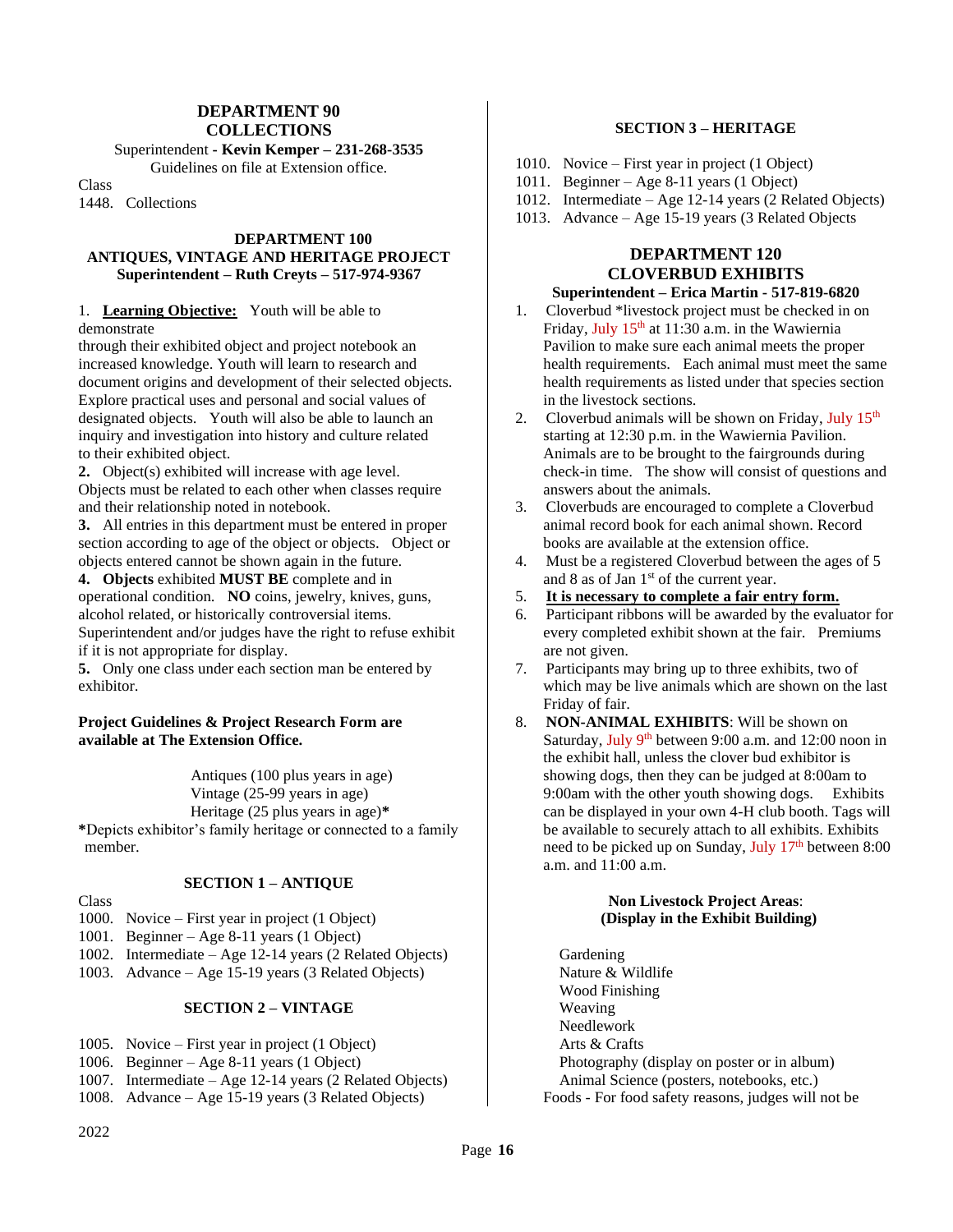asked to taste food. If the item you make will spoil quickly, it will not be left on display, leave your recipe card, and either a photo or large card indicating what the exhibit was. All food left for display should be securely wrapped in clear plastic.

### **\*Livestock Project areas (Shown in the Wawiernia Pavilion)**

# **Cats** (Dress-up)

Goats (under 50 lbs.) – subject to June 1<sup>st</sup> Registration form submitted to superintendent **Bantam Chickens** – subject to valid Pollurum- Typhoid testing paperwork **Rabbits (under 5 lbs.) Dogs** – must bring vaccination records (Friday's Show)

### **Other Livestock Project Areas (Shown with the animal group) Please check the appropriate section for date and time.**

 Dogs (under 50 lbs.) - see dog department under section 200 Sheep - see sheep department under section 106 Dairy - see dairy department under section 41 Horses - see horse and pony show schedule

# **DEPARTMENT 121 SEWING –NEEDLEWORK Superintendent - Kevin Kemper – 231-268-3535**

1. NEW Guidelines are available at the Extension Office. Exhibitors **must** bring pattern for judging.

### **SECTION 1 – SEWING (Ages 8-9)**

Class

1759. Exhibit articles made by sewing

### **YOUNG (Ages 10-11)**

**Class** 

1760. Exhibit articles made by sewing

# **JUNIOR (Ages 12-14)**

Class

1765. Exhibit articles made by sewing

# **SENIOR (Ages 15-19)**

Class

1770. Exhibit articles made by sewing - including clothing articles made from kits.

# **ALL AGES**

Class

1775. Any non-wearable sewn item (not stuffed animals, appliance covers, doll clothes, etc.)

# **SECTION 2 - RECYCLED GARMENTS OR ARTICLES Superintendent - Kevin Kemper- 231-268-3535**

### **ALL AGES**

#### Class

1820. Project must be made of used material which has been torn apart and sewn back together. Include before and after pictures.

# **SECTION 3 - KNITTING**

**Superintendent - Dorothy Childs - 517-763-3729 Guidelines are available**

### **8- 9 YEAR OLDS**

Class 1779. Exhibit wearable articles made by knitting 1780. Exhibit non-wearable articles made by knitting

### **YOUNG (Ages 10-11)**

Class 1781. Exhibit wearable articles made by knitting 1782. Exhibit non-wearable articles made by knitting

### **JUNIOR (Ages 12-14)**

### Class

1783. Exhibit wearable articles made by knitting

1784. Exhibit non-wearable articles made by knitting

### **SENIOR (Ages 15-19)**

- Class 1785. Exhibit wearable articles made by knitting
- 1786. Exhibit non-wearable articles made by knitting

### **ALL AGES**

- Class
- 1795. Exhibit articles made with knitting machine
- 1796. Exhibit articles made with wooden or plastic loom

#### **SECTION 4 - CROCHETING Superintendent - Dorothy Childs - 517-627-8888 Guidelines are available**

### **AGES 8-9**

Class 1799. Exhibit wearable articles made by crocheting 1800. Exhibit non-wearable articles made by crocheting

# **YOUNG (Ages 10 - 11)**

Class 1802. Exhibit wearable articles made by crocheting 1803. Exhibit non-wearable articles made by crocheting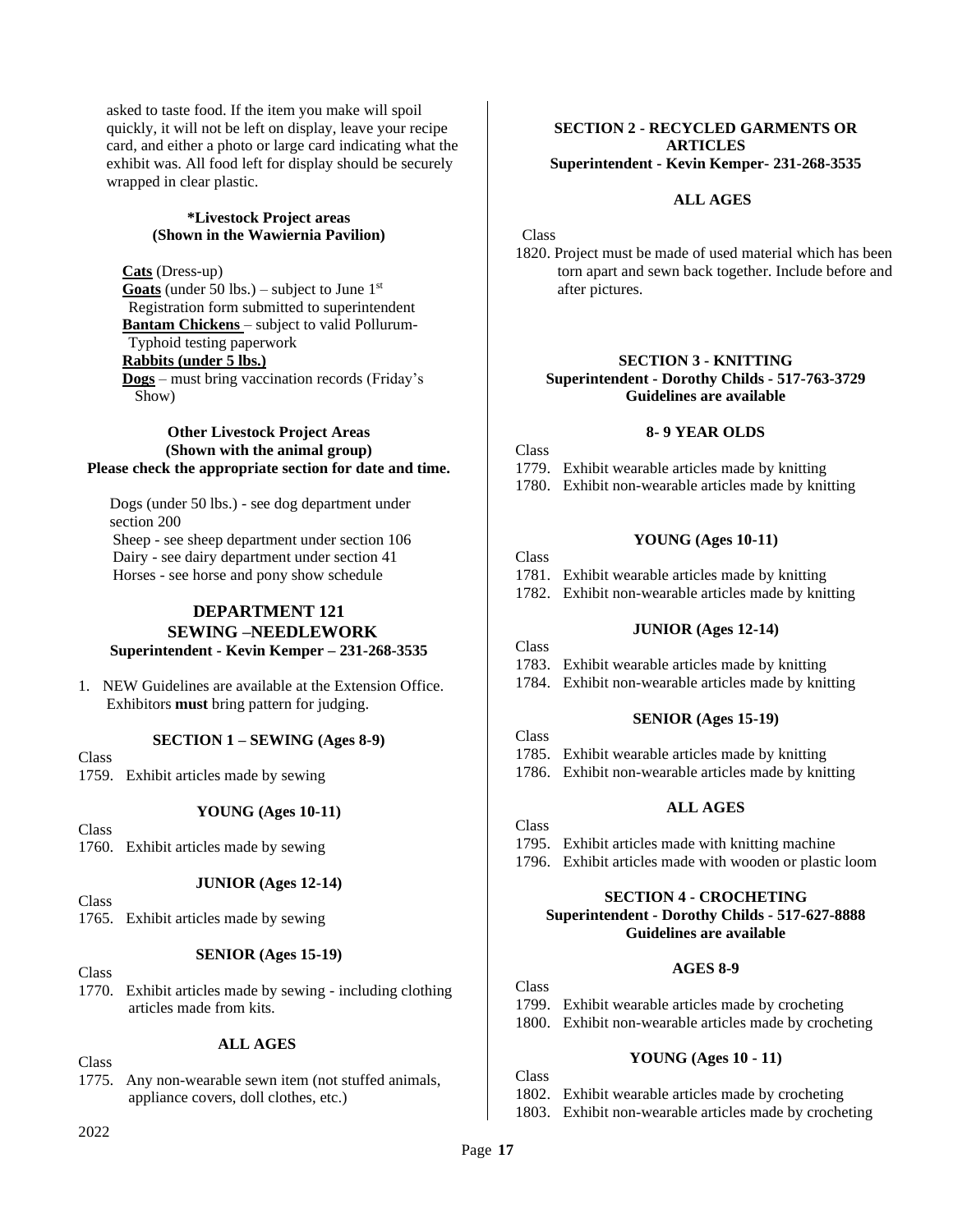### **JUNIOR (Ages 12-14)**

Class 1805. Exhibit wearable articles made by crocheting

1806. Exhibit non-wearable articles made by crocheting

### **SENIOR (Ages 15-19)**

Class

1808. Exhibit wearable articles made by crocheting

1809. Exhibit non-wearable articles made by crocheting

### **SECTION 5 - WEAVING**

1. Weave own fabric, then construction of article must be done by exhibitor.

**AGES 8- 9**

**Class** 

1810. Exhibit article made by weaving

### **YOUNG (Ages 10 - 11)**

Class

1811. Exhibit article made by weaving

# **JUNIOR (Ages 12-14)**

Class 1812. Exhibit article made by weaving

### **SENIOR (Ages 15-19)**

Class

1813. Exhibit article made by weaving

### **SECTION 6 - PERSONALIZED GARMENTS Superintendent - Kevin Kemper – 231-268-3535**

1. Garment and accessories to be personalized may be handmade or purchased. Personalization must be done by the exhibitor.

### **PAINTING**

Class 1825. Young Ages 8-11 1826. Junior Ages 12-14 1827. Senior Ages 15-19

### **COUNTED CROSS STITCH**

**Class** 1830. Young Ages 8-11 1831. Junior Ages 12-14 1832. Senior Ages 15-19

# **STENCILING**

Class 1835. Young Ages 8-11 1836. Junior Ages 12-14 1837. Senior Ages 15-19

# **APPLIQUÉ**

Class 1840. Young Ages 8-11 1841. Junior Ages 12-14 1842. Senior Ages 15-19

# **OTHER (tie-dye, monogram, etc.)**

Class 1845. Young Ages 8-11 1846. Junior Ages 12-14

- 
- 1847. Senior Ages 15-19

### **SECTION 7 - ACCESSORIES (All Ages)**

1. **Learning Objective:** Learn to create, organize and collaborate with a variety of accessories.

Class

1850. Shoes, scarves, purses, etc.

### **SECTION 8 - NEEDLE CRAFTS Superintendent – Peggy Heinze – 517-983-9270**

- 1. Guidelines are available from the extension office.
- 2. No Kits.

### **NEEDLE CRAFT ORIGINAL**

- Class
- 1494. Plastic Canvas
- 1495. Embroidery
- 1496. Latch Hook
- 1497. Needlepoint
- 1498. Counted Cross Stitch
- 1499. Candle Wicking
- 1500. Other or Combination of Stitches

### **SECTION 9 - QUILTING Superintendent – Peggy Heinze – 517-983-9270**

- 1. Guidelines are available from the extension office.
- 2. A quilt is like a sandwich. It has a top, middle (batt)  $\&$ bottom.

- 1505. Patchwork item
- 1506. Appliqué item
- 1507. Tied item (no tied fleece blankets)
- 1508. Quilted item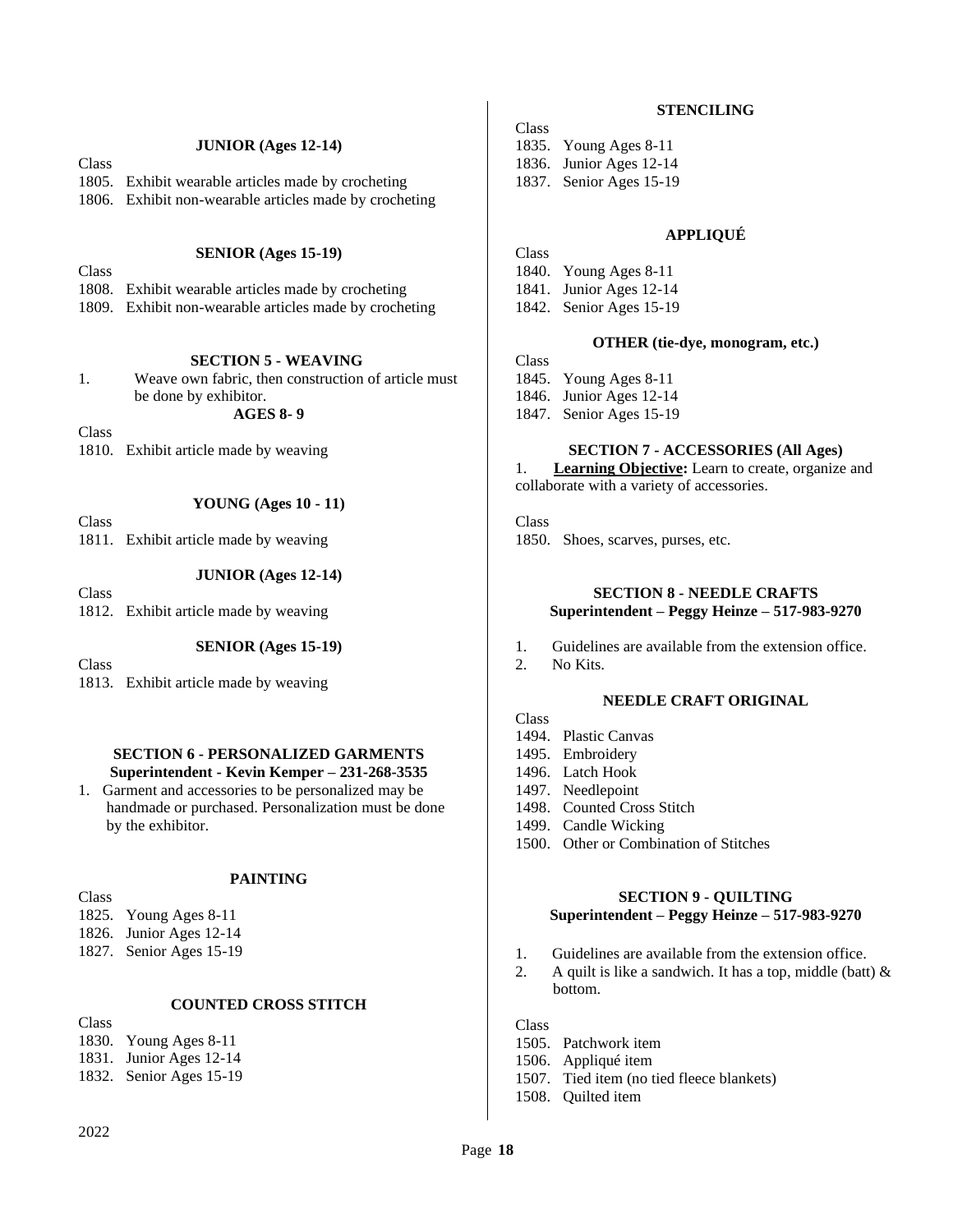# **DEPARTMENT 123 4-H & FFA CLUB PROJECT EXHIBITS Superintendent - Brenda Hall - 517-819-4313 Superintendent - Kim Smith - 269-763-0213**

- 1. Must remain on exhibit until 8:00 am. Sunday, July  $17<sup>th</sup>$ .
- 2. Include projects of club's individual members. Booths should be decorated by club members.
- 3. Judging will be done Monday afternoon or evening.
- 4. All clubs/youth must provide exhibit guards during assigned hours to be eligible for ribbons.
- 5. Should not extend higher or longer than the side dividers and must meet fire regulations.
- 6. Each administrative leader must include number of members exhibiting on booth space request form.

### **Classes will be judged on the following:**

- 1. Theme how well a club decorates around the Fair Theme
- 2. Creativity
- 3. Interest Holding Power
- 4. Overall Effect attractiveness, arrangement & color scheme

### **SECTION 1**

### Class

# 1950. Small Clubs - 5-10 Members

- 1951. Medium Clubs 11-20 Members
- 1952. Large Clubs Over 21 Members
- 1953. FFA exhibits (includes projects and/or educational display) must have different educational display each year.
- 1954. Club educational exhibit. (Must have different display each year and cannot be in club display booth).

**………………………………………………………………. ……………………………………………………………….**

### **CLUB ENTRIES INDEX**

Chapter or Club Herd – **Dairy**, Dept. 2, Section 39, pg. 1of 2 Club Herd – **Beef Cattle**, Dept. 4, Section 58, pg. 1 of 2 Flock Club – **Sheep**, Dept. 6, Section 97, pg. 2 of 3

### **Non-Livestock**

Club Flower Beds, Dept. 67, Section 5, pg. 9 Club Scarecrow, Dept. 63, Section 4, pg. 7 Club Science/Energy, Dept. 69, Section 2, pg. 10 Club Performing Arts, Dept. 74, Sections 1-5, pg. 14-15 Club Booth, Dept. 123, Section 1, pg. 19

# **NON-LIVESTOCK EXHIBITS AUCTION**

*SATURDAY JULY 16TH AT 12:00 noon or Immediately following live SAA Auction Wawiernia Pavilion Superintendent – Dale Barth 517-663-4656*

- 1. The Non-Livestock Exhibit Auction is open to all 4H/FFA members ages 8-19.
- 2. Only One Non-Livestock Project per 4H/FFA exhibitor can be entered in the auction.
- 3. The project entered in the auction must be judged on Saturday, July 9th, 2021.
- 4. Projects eligible for the auction are listed below
- 5. The exhibitor must be present to sell their own project.
- 6. No one under the age of 18 may bid on an item.
- 7. Exhibitors will be assessed 10% of gross sale of projects sold or a minimum of \$1.00 to be set a side to provide future activities/prizes for 4-H/FFA members.
- 8. Sale order will be in numerical order by class number.
- 9. Exhibitors are expected to write thank you notes to their buyers.
- 10. Exhibitors must enter the auction project on their **Fair Exhibit Entry Form due June 1st** and on their **Non-Livestock Exhibit Auction Entry Form.**
- 11. **The Non-Livestock Exhibit Auction Entry form is due July 9 th in the Theo Savage Exhibit Building after the the project is judged. (on table where exhibit will be placed) See Rule #12**
- 12. A separate booth in the Grey Building (**Theo Savage Exhibit Building**) will be set up for all projects being sold in the auction, and should be placed there by Sunday, July 10<sup>th</sup> .
- 13. Checks will be available 30 days from the end of fair at Fair office. If office is closed, checks will be mailed
- 14. The Auction table located in the Grey Building (**Theo Savage Exhibit Building)** will have premium forms and Auction bills as soon as available.

*Buyer registration begins Tuesday of fair week and ends Saturday at noon in Back Fair Office ( times will be posted ). Only cash and checks will be accepted for payment of auction items. All items must be paid for the day of the auction. Sale bills will be available at registration. Auctions items are tagged with their auction number in pink and are located in a booth marked Non-Livestock Exhibit Auction in the Grey Exhibit Building. (Theo Savage Exhibit Building) Premium Forms are also located in this area, which should be turned in at the end of the auction when payments are being made.*